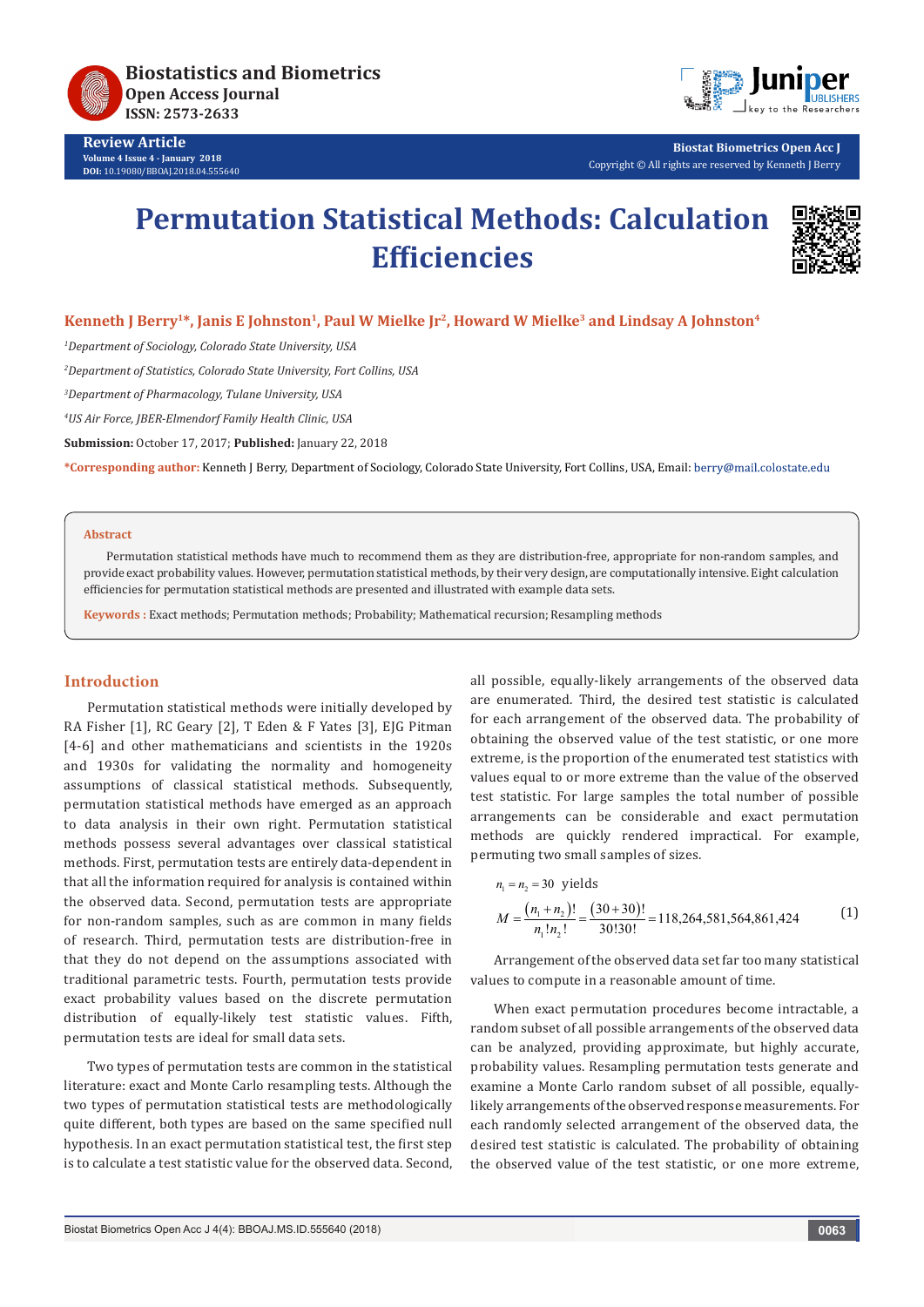is the proportion of the randomly selected test statistics with values equal to or more extreme than the value of the observed test statistic. With a sufficient number of random samples, a probability value can be computed to any reasonable accuracy. The current recommended practice is to use randomly selected arrangements of the observed data to ensure a probability value  $L = 1,000,000$  with three decimal places of accuracy [7].

While permutation statistical tests do not require random sampling, normality, homogeneity of variance, or large sample sizes, and are also completely data-dependent, a potential drawback is the amount of computation required, with exact permutation tests formerly being unrealistic for many statistical analyses. Even Monte Carlo resampling permutation tests often require the enumeration of millions of random arrangements of the observed data in order to guarantee sufficient accuracy. For many years, exact tests were considered to be impractical, but modern computers make it possible to generate hundreds of millions of permutations in just a few minutes. In addition, Monte Carlo permutation methods can be inefficient due to millions of calls to a pseudorandom number generator (PRNG).

Eight innovations mitigate this problem. Seven of the eight innovations pertain to both exact and Monte Carlo resampling permutation methods, while the eighth innovation is specific to Monte Carlo resampling methods. First, high-speed computing makes possible exact permutation statistical tests in which all possible arrangements of the observed data are generated and examined. Second, examination of all combinations of arrangements of the observed data, instead of all permutations, yields the identical exact probability values with considerable savings in computation time. Third, mathematical recursion with an arbitrary initial value greatly simplifies difficult computations, such as large factorial expressions. Fourth, calculation of only the variable components of the selected test statistic greatly simplifies calculation. Fifth, for certain classes of problems with a limited number of discrete values it is possible to substantially reduce the number of permutation necessary to accomplish an exact test. Sixth, for matched-pairs and other block designs the required number of arrangements of the observed data can be greatly reduced by holding one set of blocks constant. Seventh, the utilization of partition theory for goodness-of-fit tests can reduce the required number of permutations of the observed data. Eighth, Monte Carlo resampling methods can provide highly-accurate approximate probability values for samples of any size with substantial reduction in calculation. Combinations of any or all of the eight calculation efficiencies provide highly accurate permutation analyses that would otherwise be prohibitive.

#### **High-speed computing**

As Berry, Johnston, and Mielke observed in 2014, one has only to observe the hordes of the digitally distracted trying to navigate a crowded sidewalk with their various smart-phones, pads, pods, and tablets to realize that computing power, speed, and accessibility have finally arrived [8]. As Martin Hilbert documented in 2012, just one percent of the world's capacity to store information was in digital format, but by year 2000 digital represented 25 percent of the total world's memory [9]. The year 2002 marked the start of the digital age, as 2002 was the year that humankind first stored more information in digital than in analog form. By 2007 over 97 percent of the world's storage capacity was digital. Moreover, it was estimated in 2012 that ninety percent of the data stored in the world had been created in just the previous two years. Prior to 2001, data storage was measured in bytes, kilobytes  $(10^3)$ , and occasionally in megabytes  $(10^{\circ})$ ; now data storage is measured in gigabytes  $(10^{\circ})$ , terabytes (10<sup>12</sup>), petabytes( $10^{15}$ ), exabytes  $(10^{18})$ , zettabytes  $(10^{21})$ , and even yottabytes  $(10^{24})$ .

In 2000, the Intel Pentium processor contained 42 million transistors and ran at 1.5GHz. In the spring of 2010, Intel released the Itanium processor, code-named Tukwila after a town in the state of Washington, containing 1.4 billion transistors and running at 2.53GHz. On 4 June 2013 Intel announced the Haswell processor, named after a small town of 65 people in southeastern Colorado with 1.4 billion 3-D chips and running at 3.50GHz. The latest generation of Haswell processors, the i7-4790 processor, currently executes at 4.00GHz with turbo-boost to 4.40GHz. In April of 2017, Intel introduced the Optane memory module which, when coupled with a seventh generation Intel Corebased system, has the potential to increase desktop computer performance by 28 percent.

#### **Permutation methods**

While not widely available to researchers, by 2010 mainframe computers were measuring computing speeds in teraflops. To emphasize the progress of computing, in 1951 the Remington Rand Corporation introduced the UNIVAC computer running at 1,905 flops, which with ten mercury delay line memory tanks could store 20,000 bytes of information; in 2008 the IBM Corporation supercomputer, code-named Roadrunner, reached a sustained performance of one petaflops -a quadrillion operations per second; in 2010 the Cray Jaguar was named the world's fastest computer performing at a sustained speed of 1.75 petaflops with 360 terabytes of memory; and in November of 2010 China exceeded the computing speed of the Cray Jaguar by 57 percent with the introduction of China's Tianhe-1A supercomputer performing at 2.67 petaflops.

In October of 2011, China broke the petaflops barrier again with the introduction of the Sunway Blue light MPP. In late 2011, the IBM Yellowstone supercomputer was installed at the National Center for Atmospheric Research (NCAR) Wyoming Supercomputer Center in Cheyenne, Wyoming. After months of testing, the Wyoming Supercomputer Center officially opened on Monday, 15 October 2012. Yellowstone was a 1.6 petaflops machine with 149.2 terabytes of memory and 74,592 processor cores and replaced an IBM Bluefire supercomputer installed in 2008 that had a peak speed of 76 teraflops. Also in late 2011, IBM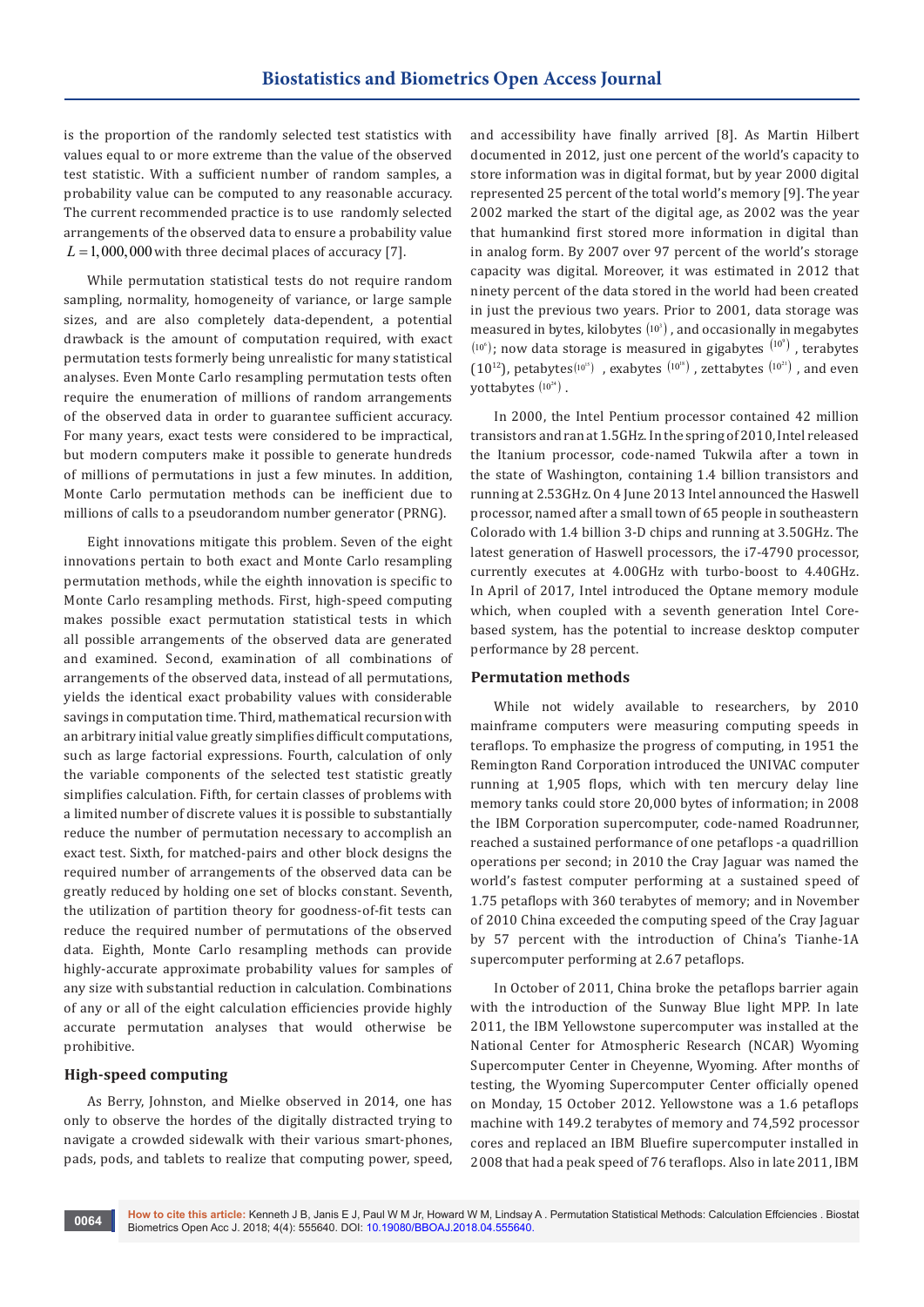unveiled the Blue Gene\P and \O supercomputing processing systems that can achieve 20 petaflops. At the same time, IBM filed a patent for a massive supercomputing system capable of 107 petaflops.

From a more general perspective, in 1977 the Tandy Corporation released the TRS-80, the first fully assembled personal computer, distributed through Radio Shack stores. The TRS-80 had 4MB of RAM and ran at 1.78MHz. By way of comparison, in 2010 the Apple iPhone had 131,072 times the memory of the TRS-80 and was about 2,000 times faster, running at one GHz. In 2012, Sequoia, an IBM Blue Gene/Q supercomputer was installed at Lawrence Livermore National Laboratory (LLNL) in Livermore, California. In June of 2012 Sequoia officially became the most powerful supercomputer in the world. Sequoia is capable of 16.32 petaflops-more than 16 quadrillion calculations a second-which is 55 percent faster than Japan's K supercomputer, ranked number 2, and more than five times faster than China's Tianhe-1A, which was the fastest supercomputer in the world in 2010.

Finally, high-speed computers have dramatically changed the field of computational statistics. The future of high-speed computing appears very promising for exact and Monte Carlo resampling permutation statistical methods. Combined with other calculation efficiencies, it can safely be said that permutation methods have the potential to provide exact or resampling probability values in an efficient manner for a wide variety of statistical applications.

## **Analysis with combinations**

Although permutation statistical methods are known by the attribution "permutation," they are, in fact, not based on all possible permutations of the observed data. Instead exact permutation methods are typically based on all possible combinations of the observed data. Conversely, a combination lock is not based on combinations of numbers or letters, but is instead based on all possible permutations of the numbers or letters. A simple example will illustrate. Consider  $N = 8$  objects that are to be divided into two groups A and B, where  $n_A = n_B = 4$ . The purpose is to compare differences between the two groups, such as a mean or median difference. Let the eight objects be designated {*a, b, c, d, e, f, g, h*}. For group A, the first object can be chosen in eight different ways, the second object in seven ways, the third in six ways, and the fourth object in five ways. Once these four members of Group A are chosen, the membership of Group B is fixed, since the remaining four objects are assigned to Group B.

Of the  $8 \times 7 \times 6 \times 5 = 1,680$  ways in which the four objects can be arranged for Group A, each individual quartet of objects will appear in a series of permutations. Thus, the quartet {*a, b, c, d*} can be permuted as  $\{a, b, d, c\}$ ,  $\{b, a, c, d\}$ ,  $\{c, d, b, a\}$ , and so on. The number of different permutations for a group of four different objects  $is$ <sup>4!=4×3×2</sup> ×1=24. Thus, each distinctive quartet will appear in 24 ways among the 1,680 possible arrangements. Therefore, 1,680

divided by 24 yields 70 distinctive quartets that could be formed by dividing eight objects into two groups of four objects each. The number of quartets can conveniently be expressed as

$$
\frac{(n_A + n_B)!}{n_A! n_B!} = \frac{(4+4)!}{4!4!} = \frac{40,320}{576} = 70. \tag{2}
$$

Now, half of these arrangements are similar but opposite. Thus the quartet {*a, b, c, d*} might be in Group A and the quartet  ${e,f,g,h}$  might be in Group B, or vice versa, vielding the same absolute difference. Consequently, there are really only  $70/2 =$ 35 distinctly different pairs of quartets to be considered. The 35 possible arrangements for objects  $\{a,b,c,d,e,f,g,h\}$  are listed in Table 1 in Gray-code order. The next  $(36<sup>th</sup>)$  possible arrangement would be  $\{a,b,c,h\}$  in Group A and  $\{d,e,f,g\}$  in Group B, which is simply the reverse of arrangement 35, i.e., {*d,e,f,g*} in Group A and  ${a,b,c,h}$  in Group B, yielding the same absolute mean or median difference. A substantial amount of calculation can be eliminated by considering all possible combinations instead of all possible permutations, with no loss of accuracy. In this case, a decrease from 1,680 to 35 arrangements to be considered, a reduction of 98% (Table 1).

**Table 1:** Listing of the 35 arrangements of objects  $\{a, b, c, d, e, f, g, h\}$ into two groups of four objects each.

| <b>Number</b> | <b>Group A</b> | <b>Group B</b> | <b>Number</b> | <b>Group A</b>     | <b>Group B</b> |
|---------------|----------------|----------------|---------------|--------------------|----------------|
| $\mathbf{1}$  | a, b, c, d     | e, f, g, h     | 19            | b, c, d, g         | a, e, f, h     |
| 2             | a, b, c, e     | d, f, g, h     | 20            | a, b, e, g         | c, d, f, h     |
| 3             | a, b, d, e     | c, f, g, h     | 21            | a, c, e, g         | b, d, f, h     |
| 4             | a, c, d, e     | b, f, g, h     | 22            | b, c, e, g         | a, d, f, h     |
| 5             | b, c, d, e     | a, f, g, h     | 23            | a, d, e, g         | b, c, f, h     |
| 6             | a, b, c, f     | d, e, g, h     | 24            | b, d, e, g         | a, c, f, h     |
| 7             | a, b, d, f     | c, e, g, h     | 25            | c, d, e, g         | a, b, f, h     |
| 8             | a, c, d, f     | b, e, g, h     | 26            | a, b, f, g         | c, d, e, h     |
| 9             | b, c, d, f     | a, e, g, h     | 27            | a, c, f, g         | b, d, e, h     |
| 10            | a, b, e, f     | c, d, g, h     | 28            | b, c, f, g         | a, d, e, h     |
| 11            | a, c, e, f     | b, d, g, h     | 29            | a, d, f, g         | b, c, e, h     |
| 12            | b, c, e, f     | a, d, g, h     | 30            | b, d, f, g         | a, c, e, h     |
| 13            | a, d, e, f     | b, c, g, h     | 31            | c, d, f, g         | a, b, e, h     |
| 14            | b, d, e, f     | a, c, g, h     | 32            | a, e, f, g         | b, c, d, h     |
| 15            | c, d, e, f     | a, b, g, h     | 33            | b, e, f, g         | a, c, d, h     |
| 16            | a, b, c, g     | d, e, f, h     | 34            | c, $e$ , $f$ , $g$ | a, b, d, h     |
| 17            | a, b, d, g     | c, e, f, h     | 35            | d, e, f, g         | a, b, c, h     |
| 18            | a, c, d, g     | b, e, f, h     |               |                    |                |

**Example analysis:** Consider a sample of *N* = 8 objects with values  $(38, 39, 40, 43, 48, 49, 52, 57)$ . The  $N = 8$  objects are divided into two groups, A and B with  $n_A = 4$  objects in Group A and  $n_B = 4$  objects in Group B. The objects in Group A have values of {43, 49,52,57} and the objects in Group B have values of  $\{38,39,40,48\}$ , yielding means  $\bar{x}_4 = 50.25$ and  $\bar{x}_B = 41.25$ , and a mean deference of  $\bar{x}_A - \bar{x}_B = 50.25 - 41.25 = +9.00$ . Now consider the data from a permutation perspective. Table 2 lists the 35 possible arrangements of the  $N = 8$  values with  $n_A = n_B = 4$  preserved for each arrangement, the mean values,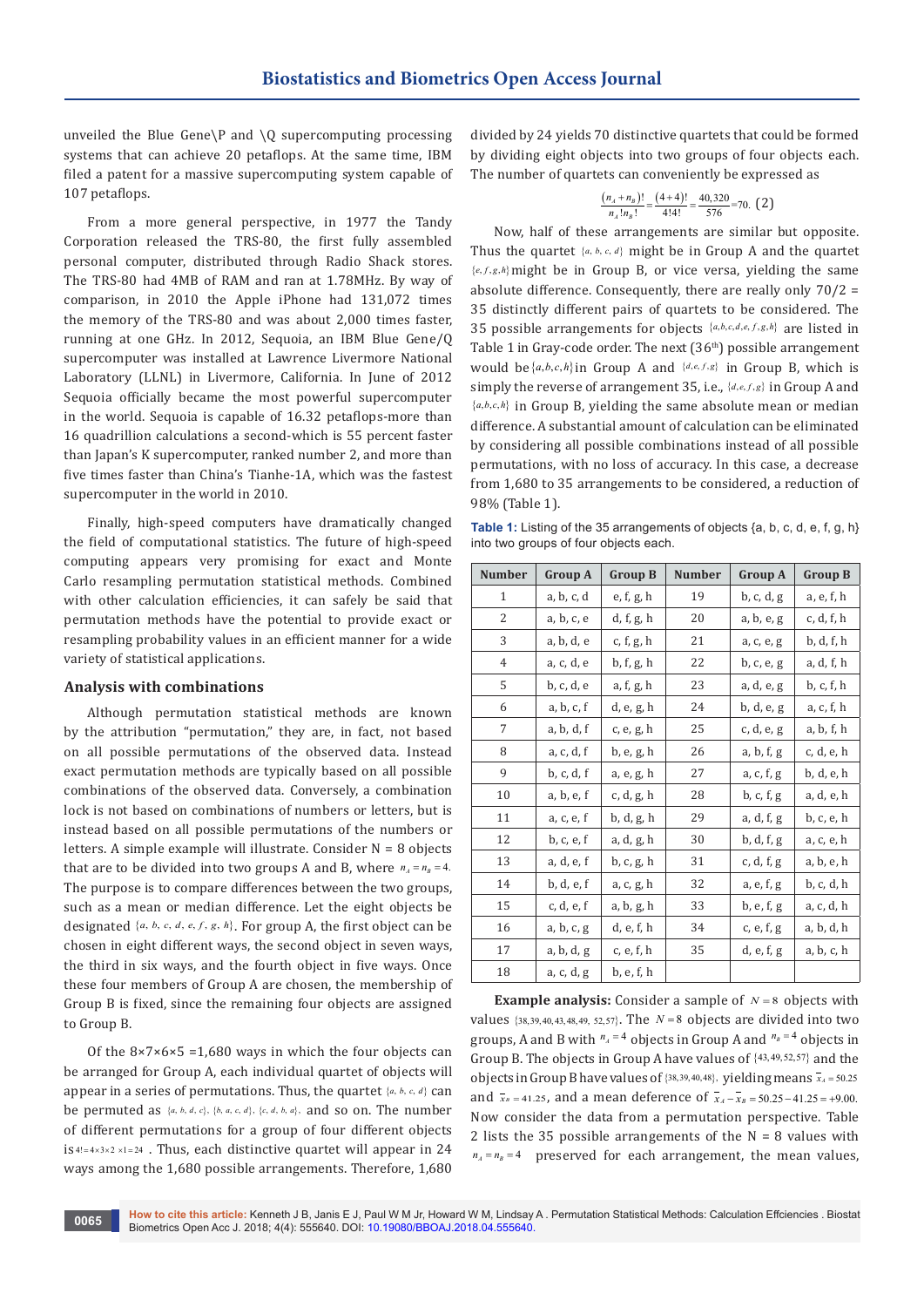**Biostatistics and Biometrics Open Access Journal**

*x<sub>A</sub>* and *x<sub>B</sub>*, and the 35 mean differences,  $\overline{x}_A - \overline{x}_B$ . Inspection of Table 2 reveals that a mean difference of  $\bar{x}_4 - \bar{x}_8 = 50.25 - 41.25 = +9.00$  or greater in favor of Group A occurs only twice in the 35 possible arrangements, i.e., row 1 with mean difference +11.50 and row 2 with mean difference +9.00. If Table 2 were to be completed to form all 70 arrangements, a mean difference of 9.00 or greater would also occur twice. Thus, for a two-sided test the exact probability is  $P = 4/70 = 0.0571$ , and for a one-sided test the exact probability is  $P = 2/70 = 0.0286$ .

**Table 2:** Listing of the 35 arrangements of objects {a, b, c, d, e, f, g, h} into two groups of four objects each.

| <b>Number</b>  | Group A           | <b>Group B</b>    | $x_A$ | $x_B$ | $x_A - x_B$ |
|----------------|-------------------|-------------------|-------|-------|-------------|
| $\mathbf{1}$   | 48, 49, 52,<br>57 | 38, 39, 40,<br>43 | 51.5  | 40    | +11.50      |
| 2              | 43, 49, 52,<br>57 | 38, 39, 40,<br>48 | 50.25 | 41.25 | $+9.00$     |
| 3              | 43, 48, 52,<br>57 | 38, 39, 40,<br>49 | 50    | 41.5  | +8.50       |
| $\overline{4}$ | 40, 49, 52,<br>57 | 38, 39, 43,<br>48 | 49.5  | 42    | $+7.50$     |
| 5              | 39, 49, 52,<br>57 | 38, 40, 43,<br>48 | 49.25 | 42.25 | $+7.00$     |
| 6              | 40, 48, 52,<br>57 | 38, 39, 43,<br>49 | 49.25 | 42.25 | $+7.00$     |
| 7              | 43, 48, 49,<br>57 | 38, 39, 40,<br>52 | 49.25 | 42.25 | $+7.00$     |
| 8              | 38, 49, 52,<br>57 | 39, 40, 43,<br>48 | 49.99 | 42.5  | $+6.50$     |
| 9              | 39, 48, 52,<br>57 | 38, 40, 43,<br>49 | 49    | 42.5  | $+6.50$     |
| 10             | 38, 48, 52,<br>57 | 39, 40, 43,<br>49 | 48.75 | 42.75 | $+6.00$     |
| 11             | 40, 48, 49,<br>57 | 38, 39, 43,<br>52 | 48.5  | 43    | $+5.50$     |
| 12             | 39, 48, 49,<br>57 | 38, 40, 43,<br>52 | 48.25 | 43.25 | $+5.00$     |
| 13             | 40, 43, 52,<br>57 | 38, 39, 48,<br>49 | 48    | 43.5  | $+4.50$     |
| 14             | 38, 48, 49,<br>57 | 39, 40, 43,<br>52 | 48    | 43.5  | $+4.50$     |
| 15             | 39, 43, 52,<br>57 | 38, 40, 48,<br>49 | 47.75 | 43.75 | +4.00       |
| 16             | 38, 43, 52,<br>57 | 39, 40, 48,<br>49 | 47.5  | 44    | $+3.50$     |
| 17             | 40, 43, 49,<br>57 | 38, 39, 48,<br>52 | 47.25 | 44.25 | $+3.00$     |
| 18             | 39, 40, 52,<br>57 | 38, 43, 48,<br>49 | 47    | 44.5  | $+2.50$     |
| 19             | 39, 43, 49,<br>57 | 38, 40, 48,<br>52 | 47    | 44.5  | $+2.50$     |
| 20             | 40, 43, 48,<br>57 | 38, 39, 49,<br>52 | 47    | 44.5  | $+2.50$     |
| 21             | 39, 43, 48,<br>57 | 38, 40, 49,<br>52 | 46.75 | 44.75 | $+2.00$     |

| 22 | 38, 40, 52,<br>57 | 39, 43, 48,<br>49 | 46.75 | 44.75 | $+2.00$ |
|----|-------------------|-------------------|-------|-------|---------|
| 23 | 38, 43, 49,<br>57 | 39, 40, 48,<br>52 | 46.75 | 44.75 | $+2.00$ |
| 24 | 38, 39, 52,<br>57 | 40, 43, 48,<br>49 | 46.5  | 45    | $+1.50$ |
| 25 | 38, 43, 48,<br>57 | 39, 40, 49,<br>52 | 46.5  | 45    | $+1.50$ |
| 26 | 39, 40, 49,<br>57 | 38, 43, 48,<br>52 | 46.25 | 45.25 | $+1.00$ |
| 27 | 38, 40, 49,<br>57 | 39, 43, 48,<br>52 | 46    | 45.5  | $+0.50$ |
| 28 | 39, 40, 48,<br>57 | 38, 43, 49,<br>52 | 46    | 45.5  | $+0.50$ |
| 29 | 38, 40, 48,<br>57 | 39, 43, 49,<br>52 | 45.75 | 45.75 | 0.00    |
| 30 | 38, 39, 49,<br>57 | 40, 43, 48,<br>52 | 45.75 | 45.75 | 0.00    |
| 31 | 38, 39, 48,<br>57 | 40, 43, 49,<br>52 | 45.5  | 46    | $-0.50$ |
| 32 | 39, 40, 43,<br>57 | 38, 48, 49,<br>52 | 44.75 | 46.75 | $-2.00$ |
| 33 | 38, 40, 43,<br>57 | 39, 48, 49,<br>52 | 44.5  | 47    | $-2.50$ |
| 34 | 38, 39, 43,<br>57 | 40, 48, 49,<br>52 | 44.25 | 47.25 | $-3.00$ |
| 35 | 38, 39, 40,<br>57 | 43, 48, 49,<br>52 | 43.5  | 48    | $-4.50$ |
|    |                   |                   |       |       |         |

## **Mathematical recursion**

Mathematical recursion, in a statistical context, is a process in which an initial probability value of a test statistic is calculated, then successive probability values are generated from the initial value by a recursive process. A recursive process is one in which items are defined in terms of items of similar kind. Using a recursive relation, a class of items can be constructed from one or a few initial values (a base) and a small number of relationships (rules). For example, given the base,  $F_0 = 0$  and  $F_1 = F_2 = 1$ , the Fibonacci series  $\{0, 1, 1, 2, 3, 5, 8, 13, 21, \ldots\}$  can be constructed by the recursive rule  $F_n = F_{n-1} + F_{n-2}$  for  $n > 2$ . The initial value need not be an actual probability value, but can be a completely arbitrary positive value by which the resultant relative probability values are adjusted for the initializing value at the conclusion of the recursion process.

#### **A recursion example**

Consider a  $2 \times 2$  contingency table using the notation in Table 3. Denote by a plus sign (+) the partial sum of all rows or all columns, depending on the position of the (+) in the subscript list. If the (+) is in the first subscript position, the sum is over all rows and if the (+) is in the second subscript position, the sum is over all columns. Thus,  $n_{i+}$  denotes the marginal frequency total of the  $i^{th}$  row,  $i=1,...r$ , summed over all columns,  $n_{+j}$  denotes the marginal frequency total of the  $j^h$  column,  $j=1,\ldots,c$ , summed over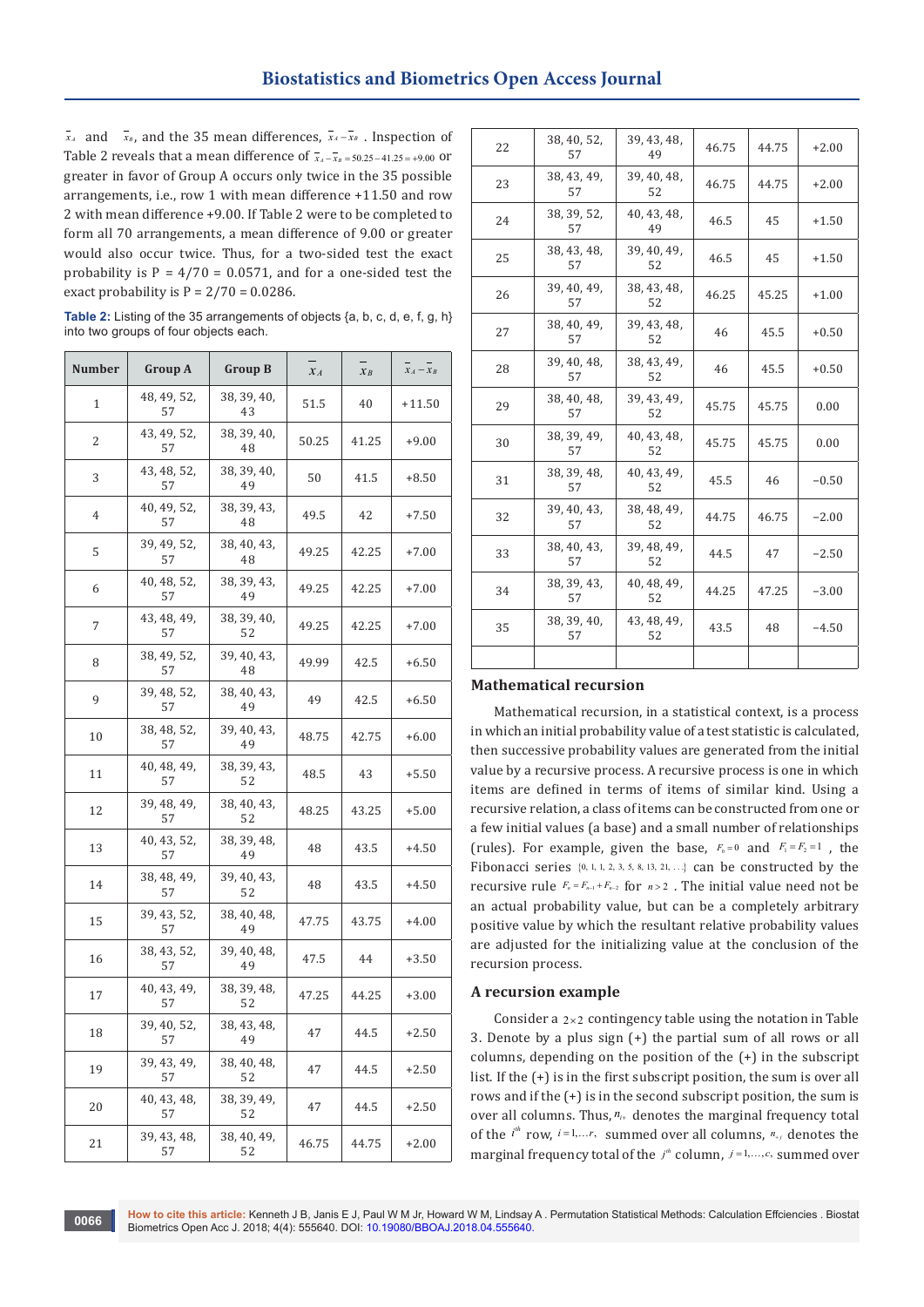all rows, and  $N = n_1 + n_2 + n_2 + n_3$  denotes the Table 3 frequency total. The probability value corresponding to any set of cell frequencies in a  $2 \times 2$  contingency table,  $n_1, n_2, n_2, n_2$ , is the hypergeometric point probability value given by

$$
p = {n_{+1} \choose n_{11}} {n_{+2} \choose n_{12}} {N \choose n_{1}}^{-1} = \frac{n_{1+}! n_{2+}! n_{+1}! n_{+2}!}{N! n_{11}! n_{12}! n_{21}! n_{22}!}.
$$
 (3)

**Table 3:** Conventional notation for a contingency table.

| <b>Category</b> | <b>Category</b> | <b>Total</b> |          |
|-----------------|-----------------|--------------|----------|
|                 |                 | 2            |          |
|                 | $n_{11}$        | $n_{12}$     | $n_{1+}$ |
| 2               | $n_{21}$        | $n_{22}$     | $n_{2+}$ |
| Total           | $n_{+1}$        | $n_{+2}$     |          |

Since the exact probability value of a  $2\times 2$  contingency table with fixed marginal frequency totals and one degree of freedom is equivalent to the probability value of any one cell, determining the probability value of cell  $n_{11}$  is sufficient. If

 $p\{n_{11}+|n_{1+},n_{+1},N\}=p\{n_{11}+|n_{1+},n_{+1},N\}\times f(n_{11}),$  (4)

Then, solving for  $f(n_{11})$  produces  $(n_{11}) = \frac{P\{n_{11}+1|n_{1+},n_{+1},N\}}{P\{n_{11}|n_{1+},n_{+1},N\}} = \frac{n_{11}!n_{12}!n_{22}!}{(n_{11}+1)!(n_{12}-1)!(n_{22}-1)}$  $1|n_{1+}, n_{+1}, N$   $n_{11}!n_{12}!n_{22}!$  $f(n_{11}) = \frac{p_1^{1} n_{11} + 1 |n_{1+}, n_{+1}, N_1^{1}}{p_1^{1} n_{11} |n_{1+}, n_{+1}, N_1^{1}} = \frac{n_{11}! n_{12}! n_{22}!}{(n_{11}+1)!(n_{12}-1)!(n_{22}-1)!}$  $=\frac{p\left\{n_{11}+1|n_{1+},n_{+1},N\right\}}{p\left\{n_{11}|n_{1+},n_{+1},N\right\}}=\frac{n_{11}!n_{12}!n_{22}!}{(n_{11}+1)!(n_{12}-1)!(n_{22}-1)!}$  (5)

and, after cancelling, yields

 $f(n_{11}) = \frac{n_{12}n_{21}}{(n_{11}+1)(n_{22}+1)}$  (6)

On 18 December 1934, R.A. Fisher presented an invited paper on statistical inference to the Royal Statistical Society, a paper that was subsequently published in the Journal of the Royal Statistical Society [10]. In this paper, Fisher described the logic of permutation statistical methods and provided an example based on 30 criminal same-sex twins from a study originally conducted by Dr. Johannes Lange, Chief Physician at the Munich-Schwabing Hospital in Schwabing, a northern suburb of Munich [11].

The Lange data analyzed by Fisher consisted of 13 pairs of monozygotic (identical) twins and 17 pairs of dizygotic (fraternal) twins. For each of the 30 pairs of twins, one twin was known to be a convict. The study considered whether the twin brother of the known convict was himself "convicted" or "not convicted," thus forming a  $2 \times 2$  contingency table with 12 "convicted" and 18 "not convicted" twins cross-classified by the 13 "monozygotic" and 17 "dizygotic" twins. The  $2 \times 2$  contingency table, as analyzed by Fisher, is presented in Table 4. Fisher determined the reference set of all possible arrangements of the four cell frequencies, given the observed marginal frequency totals. Since there is only one degree of freedom in Table 4, it was only necessary to determine the possible values for one cell. Consider cell n11 in the first row and first column of Table 4 with a frequency of 10. For the data in Table 4, there are  $M = min(n_1, n_1) - max(0, n_1 - n_2) + 1$  possible, equally-likely arrangements of cell frequencies in the permutation reference set. Thus, for the frequency data in Table 4.

**Table 4:** Convictions and non-convictions of same-sex twins.

| Twin type   | Convicted | Not convicted | <b>Total</b> |
|-------------|-----------|---------------|--------------|
| Monozygotic | 10        |               | 13           |
| Dizygotic   |           | 15            | 17           |
| Total       | 12        | 18            | 30           |

 $M = min(13,12) - max(0,10-15) + 1 = 12 - 0 + 1 = 13$  (7)

possible arrangements.

To begin a recursion procedure it is necessary to have an initial value; usually, a beginning probability value. However, it is not necessary to provide an actual probability value to initialize a recursion procedure. Any arbitrary positive value can serve as an initial value with a compensatory adjustment made at the conclusion of the recursion process. The recursion technique can be traced back at least to Lambert Adolphe Jacques Quetelet who used a recursion procedure to generate the binomial probability distribution with  $p=0.5$  and published the technique in a volume with the imposing title Letters Addressed to H.R.H. the Grand Duke of Saxe Coburg and Gotha on the Theory of Probabilities as Applied to the Moral and Political Sciences in 1846 [12]. To illustrate the use of an arbitrary origin in a recursion procedure, consider the data on monozygotic and dizygotic twins in Table 4 and set relative probability value  $f\{n_{11} = 0 | 13, 12, 30\}$  to a small arbitrarily-chosen value, say 1.00; thus,  $f_{n_{11}} = 0 | 13,12,30 \rangle = 1.00$ . Then following Eq. (6), a recursion procedure produces

$$
f\{n_{11} = 1|13,12,30\} = 1.000 \times \frac{(13)(12)}{(1)(6)} = 26.000,
$$
 (8)

$$
f\left\{n_{11} = 2|13,12,30\right\} = 26.000 \times \frac{(12)(11)}{(2)(7)} = 245.1429,
$$
 (9)

$$
f\left\{n_{11} = 3|13,12,30\right\} = 245.1429 \times \frac{(11)(10)}{(3)(8)} = 1,123.5714,\tag{10}
$$

$$
f\{n_{11} = 4|13,12,30\} = 1,123.5714 \times \frac{(10)(9)}{(4)(9)} = 2,808.9286,\tag{11}
$$

$$
f\left\{n_{11} = 5|13,12,30\right\} = 2,8080.9286 \times \frac{(9)(8)}{(5)(10)} = 1,044.8571,\tag{12}
$$

$$
f\left\{n_{11} = 6|13,12,30\right\} = 4,044.8571 \times \frac{(8)(7)}{(6)(11)} = 3,432.0000,\tag{13}
$$

$$
f\{n_{11} = 7|13,12,30\} = 3,432.000 \times \frac{(7)(6)}{(7)(12)} = 1,716.000,
$$
 (14)

$$
f\left\{n_{11} = 8|13,12,30\right\} = 1,716.0000 \times \frac{(6)(5)}{(8)(13)} = 495.0000,\tag{15}
$$

$$
f\left\{n_{11} = 9|13,12,30\right\} = 495.0000 \times \frac{(5)(4)}{(9)(14)} = 78.5714,\tag{16}
$$

$$
f\{n_{11} = 10|13,12,30\} = 78.5714 \times \frac{(4)(3)}{(10)(15)} = 6.2857, \qquad (17)
$$

$$
f\left\{n_{11} = 11|13,12,30\right\} = 6.2857 \times \frac{(3)(2)}{(11)(16)} = 0.2143,\tag{18}
$$

And

$$
f\left\{n_{11} = 12|13,12,30\right\} = 0.2143 \times \frac{(2)(1)}{(12)(17)} = 0.0021,\tag{19}
$$

for a total of

$$
T = \sum_{i=0}^{12} f\left\{ n_{11} = i | 13, 12, 30 \right\} = 1.00 + 26.00 + \dots + 0.0021 = 13,977.5735. \tag{20}
$$

The desired exact hypergeometric point probability values are then obtained by dividing each relative probability value,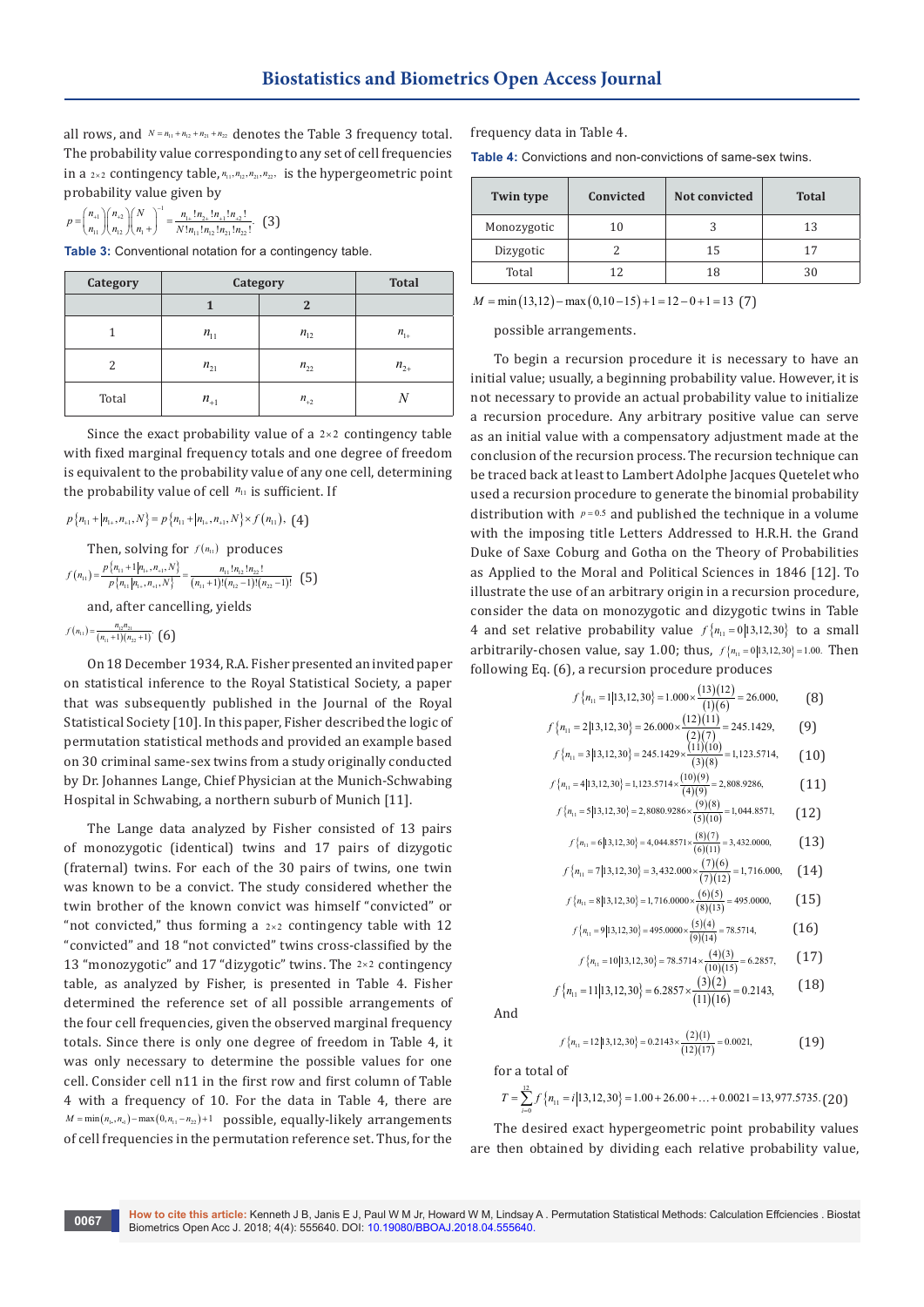$f\{n_{11} | n_{1+}, n_{+1}, N\}$ , by the recursively-obtained total, T.

| For example,                                                                                                 |
|--------------------------------------------------------------------------------------------------------------|
| $p\left\{ n_{11}=0 13,12,30\right\} =\frac{1.0000}{13,977.5735}=7.1543\times10^{-5},\qquad \left( 21\right)$ |
| $p\left\{n_{11} = 1 13,12,30\right\} = \frac{26.0000}{13,977.5735} = 1.8601 \times 10^{-3},$ (22)            |
| $p\left\{n_{11} = 2 13,12,30\right\} = \frac{245.1429}{13,977.5735} = 1.7538 \times 10^{-2}$ , (23)          |
| $p\{n_{11} = 3 13,12,30\} = \frac{1,123.5714}{13,977.5735} = 8.0384 \times 10^{-2}$ , (24)                   |
| $p\left\{n_{11} = 4 13,12,30\right\} = \frac{2,808.9286}{13.977.5735} = 2.0096 \times 10^{-1}$ , (25)        |
| $p\left\{n_{11} = 5 13,12,30\right\} = \frac{4,044.8571}{13,977.5735} = 2.8938 \times 10^{-1}$ , (26)        |
| $p\left\{n_{11} = 6 13,12,30\right\} = \frac{3,432.0000}{13,977,5735} = 2.4554 \times 10^{-1}$ , (27)        |
| $p\left\{n_{11} = 7 13,12,30\right\} = \frac{1,716.0000}{13,977.5735} = 1.277 \times 10^{-1}$ , (28)         |
| $p\left\{n_{11} = 8 13,12,30\right\} = \frac{495.0000}{13.977.5735} = 3.5414 \times 10^{-2}$ , (29)          |
| $p\left\{n_{11} = 9 13,12,30\right\} = \frac{78.5714}{13.977.5735} = 5.6212 \times 10^{-3},$ (30)            |
| $p\left\{n_{11} = 10 13,12,30\right\} = \frac{6.2857}{13.977.5735} = 4.4970 \times 10^{-4}$ , (31)           |
| $p\left\{n_{11} = 11 13,12,30\right\} = \frac{0.2143}{13.977.5735} = 1.5331 \times 10^{-5}$ , (32)           |
| And,                                                                                                         |

$$
p\left\{n_{11} = 12|13,12,30\right\} = \frac{0.0021}{13,977.5735} = 1.5030 \times 10^{-7},\ (33)
$$

In this manner, the entire analysis is conducted utilizing an arbitrary initial value and a recursion procedure, thereby eliminating all factorial expressions. When the number of potential contingency tables given by is large,  $M = \max(n_{11}) - \min(n_{11}) + 1$ the computational savings can be substantial.

Computing the discrepancies from proportionality equal to or greater than the observed cell frequency configuration in Table 4, the one-tailed hypergeometric probability value for 10, 11, and 12 convicted monozygotic twins is

$$
P = 4.4970 \times 10^{-4} + 1.5331 \times 10^{-5} + 1.5030 \times 10^{-7} = 4.6518 \times 10^{-4}
$$
 (34)

For the frequency data given in Table 4, a two-tailed hypergeometric probability value includes all hypergeometric point probability values equal to or less than the point.

#### **Permutation Methods**

Probability value of the observed contingency table, i.e., p{10|13, 12, 30} = 4.4970×10−4. In this case, the additional probability value associated with Table 4 is  $p\{0|13,12,30\} = 7.1534 \times 10^{-5}$ . Thus, the two-tailed hypergeometric probability value is

 $P = 4.4970 \times 10^{-4} + 1.5331 \times 10^{-5} + 1.5030 \times 10^{-7} + 7.1543 \times 10^{-5} = 5.3672 \times 10^{-4}$  (35)

#### **Variable components of a test statistic**

Under permutation, only the variable components of the test statistic need be calculated for each arrangement of the observed data. As this is often only a very small piece of the desired test statistic, calculations can often be reduced by several factors [13]. For example, in 1933 Thomas Eden and Frank Yates substantially reduced calculations in a randomizedblock analysis of Yeoman II wheat shoots by recognizing that the block and total sums of squares would be constant for all of their 1,000 random samples and, consequently, the value of *z* for each sample would be uniquely defined by the treatment (between) sum of squares, i.e., the treatment sum of squares was sufficient for a permutation test of a randomized-block analysis of variance [5]. To illustrate an analysis using only the variable components of a test statistic, consider the expression for a conventional two-sample test *t* ,

$$
t = \frac{x_1 - x_2}{\sqrt{\frac{(n_1 - 1)s_1^2 + (n_2 - 1)s_2^2}{n_1 + n_2 - 2}} \left(\frac{1}{n_1} + \frac{1}{n_2}\right)},
$$
(36)

where  $n_1$  and  $n_2$  denote the sample sizes,  $s_1^2$  and  $s_2^2$  denote the estimated population variances,  $\overline{x_1}$  and  $\overline{x_2}$  and denote the sample means for samples 1 and 2, respectively. In computing the permutation probability value of Student's two-sample t test, given the total of all response measurements

$$
T = \sum_{i=1}^{n_1} x_{1i} + \sum_{i=1}^{n_2} x_{2i}, \tag{37}
$$

Where,  $x_{1i}$  and  $x_{2i}$  denote the response measurements in samples 1 and 2, respectively, only the sum of the response measurements in the smaller of the two samples need be calculated, for each arrangement of the observed response measurements, i.e.,  $\sum_{i=1}^{n_1} x_{1i}$ , where denotes a response measurement in sample 1 and  $n_1 \leq n_2$ . Computing only the variable components of the test statistic thus eliminates a great deal of calculation for each random arrangement of the observed data, a time-saving technique utilized by E.J.G. Pitman in his 1937 permutation analysis of two independent samples. For a second example, consider Pearson's product-moment correlation coefficient between variables  $\mathcal X$  and  $\mathcal V$  given by

$$
r_{xy} = \frac{\sum_{i=1}^{N} x_i y_i - \left(\sum_{i=1}^{N} x_i \sum_{i=1}^{N} y_i\right) / N}{\sqrt{\left[\sum_{i=1}^{N} x_i^2 - \left(\sum_{i=1}^{N} x_i\right)^2 / N\right] \left[\left[\sum_{i=1}^{N} y_i^2 - \left(\sum_{i=1}^{N} y_i\right)^2 / N\right]\right]}},
$$
(38)

Where, *N* is the number of bivariate measurements. *N* and the summations

$$
\sum_{i=1}^{N} x_i, \sum_{i=1}^{N} x_i^2, \sum_{i=1}^{N} y_i, \text{and } \sum_{i=1}^{N} y_i^2 \text{ (39)}
$$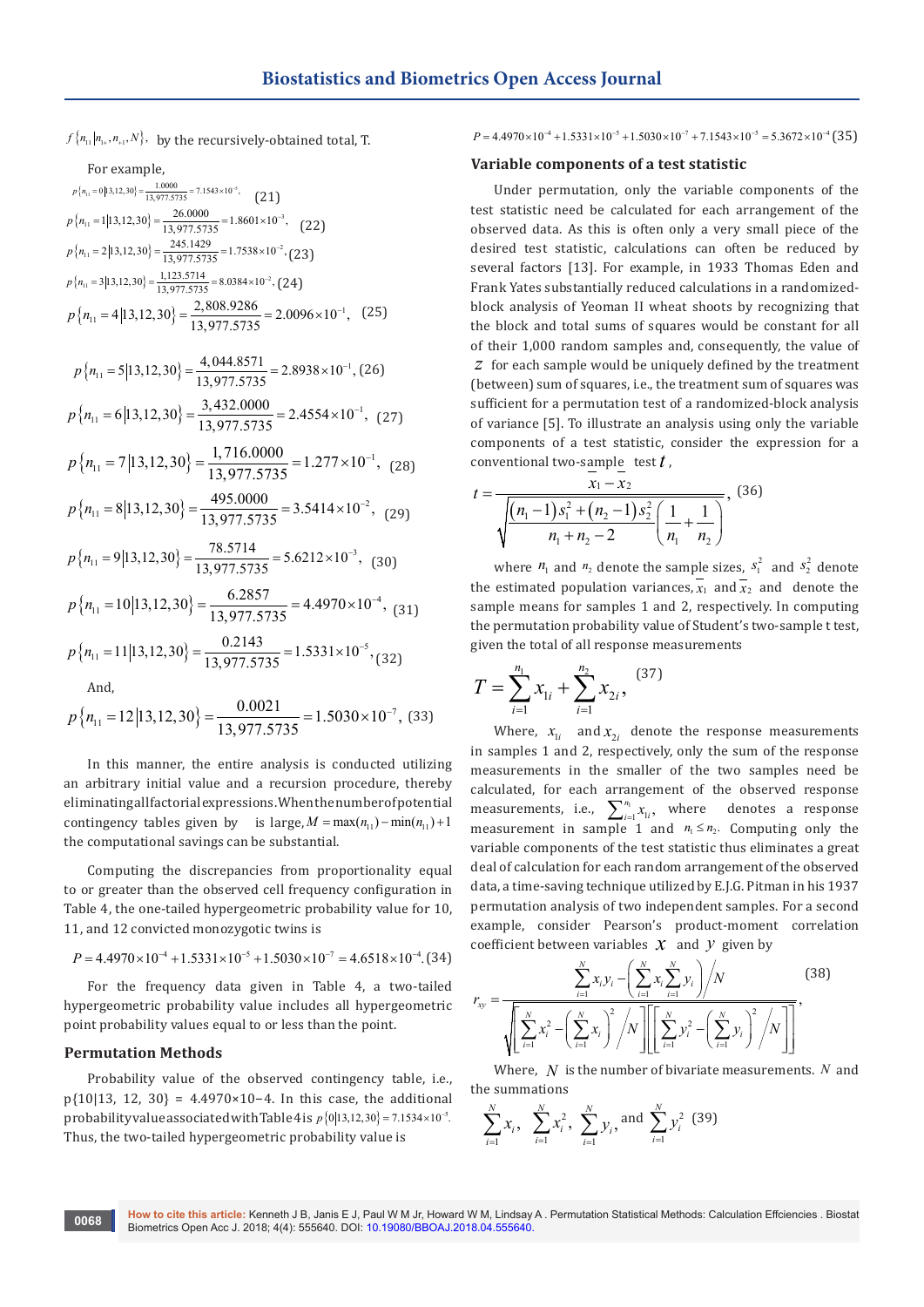are invariant under permutation. Thus, it is sufficient to calculate only  $\sum_{i=1}^{N} x_i y_i$  for the observed data and all permutations of the observed data, eliminating a great deal of unnecessary calculation. In addition, it is only necessary to permute either variable  $\mathcal X$  or variable  $\mathcal Y$ , leaving the other variable fixed.

For a third example, consider Kendall's  $\tau<sub>b</sub>$  coefficient of ordinal association. A number of measures of association for two ordinal-level variables are based on pairwise comparisons of differences between rank scores. The test statistic S, as defined by Maurice Kendall in 1938 and more extensively in 1948, plays an important role in a variety of statistical measures where Kendall's test statistic is often expressed as  $S = C - D$ , where  $C$ and *D* indicate the number of concordant pairs and discordant pairs, respectively [14, 15]. Consider two ordinal variables that have been cross-classified into a  $r \times c$  contingency table, where *r* and *c* denote the number of rows and columns, respectively. Let  $n_{i+}, n_{+i}$ , and  $n_{ij}$  denote the row marginal frequency totals, column marginal frequency totals, and number of objects in the *ij*<sup>th</sup> cell, respectively, for  $i=1,\dots,r$  and  $j=1,\dots,c$ , and let N denote the total number of objects in the  $r \times c$  contingency table, i.e.,

$$
n_{i+} = \sum_{j=1}^{c} n_{ij}, n_{+j} = \sum_{j=1}^{r} n_{ij},
$$
 and  $N = \sum_{i=1}^{r} \sum_{j=1}^{c} n_{ij}.$  (40)

Kendall's  $\tau_h$  coefficient of ordinal association between variables  $x$  and  $y$  given by

$$
\tau_b = \frac{S}{\sqrt{(C+D+T_x)(C+D+T_y)}},
$$
(41)

Where, for an  $r \times c$  contingency table  $c$  denotes the number of pairs of objects that are ranked in one order on both variable *x* and *y* given by

$$
C = \sum_{i=1}^{r-1} \sum_{j=1}^{c-1} n_{ij} \left( \sum_{k=i+1}^{r} \sum_{l=j+1}^{c} n_{kl} \right), \quad (42)
$$

*D* denotes the number of pairs of objects that are ranked in one order on variable *x* and the reverse order on variable *y* given by

$$
D = \sum_{i=1}^{r-1} \sum_{j=1}^{c-1} n_{ij} \left( \sum_{k=i+1}^{r} \sum_{l=j+1}^{c} n_{kl} \right), \tag{43}
$$

 $T<sub>x</sub>$  denotes the number of pairs tied on variable  $X$  but not tied on variable  $\mathcal Y$  given by

$$
T_x = \sum_{i=1}^{r} \sum_{j=1}^{c-1} n_{ij} \left( \sum_{k=j+1}^{c} n_{ik} \right), \tag{44}
$$

And  $T<sub>v</sub>$  denotes the number of pairs tied on variable  $\mathcal Y$  but not tied on variable *x* given by

$$
T_{y} = \sum_{j=1}^{c} \sum_{i=1}^{r-1} n_{ij} \left( \sum_{k=j+1}^{r} n_{kj} \right). \tag{45}
$$

To illustrate the calculation of Kendall's  $\tau_h$  test statistic, consider the frequency data given in Table 5, where  $N = 41$ bivariate observations have been cross-classified into a  $3\times 3$ ordered contingency table. For the frequency data given in Table 5, the number of concordant pairs following Eq. (42) is

**Table 5:** Example rank-score data for bivariate observations crossclassified on ordinal variables and into a contingency table.

| $\boldsymbol{\mathcal{X}}$ |    |              |    | <b>Total</b> |  |
|----------------------------|----|--------------|----|--------------|--|
|                            | 1  | $\mathbf{2}$ | 3  |              |  |
| 1                          | 7  | 6            | 3  | 16           |  |
| 2                          | 5  | 2            | 7  | 14           |  |
| 3                          | 3  | 2            | 6  | 11           |  |
| Total                      | 15 | 10           | 16 | 41           |  |

 $C=(7)(2+7+2+6)+(6)(7+6)+(5)(2+6)+(2)(6)=249,$  (46)

The number of discordant pairs following Eq. (43) is

$$
D=(3)(5+2+3+2)+(6)(5+3)+(7)(3+2)+(2)(3)=125, (47)
$$

The number of pairs tied on variable  $x$  following Eq. (44) is

 $T_x=(7)(6+3)+(6)(3)+(5)(2+7)+(2)(7)+(3)(2+6)+(2)(6)=176, (48)$ 

The number of pairs tied on variable  $Y$  following Eq. (45) is

 $T_v=(7)(5+3)+(5)(3)+(6)(2+2)+(2)(2)+(3)(7+6)+(7)(6)=180, (49)$ 

 $S = CD = 249 - 125 = +124$ , and the observed value of Kendall's  $\tau_h$  test statistic is

$$
\tau_b = \frac{S}{\sqrt{(C+D+T_x)(C+D+T_y)}} = \frac{+124}{\sqrt{(249+125+176)(249+125+180)}} = +0.2246.
$$

It is not generally recognized that  $C+D+T_x$  and  $C+D+T_y$  can be obtained from the observed marginal frequency totals, which are invariant under permutation. Thus,

$$
C + D + T_x = \frac{1}{2} \left( N^2 - \sum_{j=1}^{c} n_{+j}^2 \right) \tag{51}
$$
  
And

$$
C + D + T_{y} = \frac{1}{2} \left( N^{2} - \sum_{j=1}^{c} n_{i+1}^{2} \right). \tag{52}
$$

Since, the marginal frequency distributions are fixed under permutation, the exact probability value of Kendall's  $\tau_b$  is based entirely on the permutation distribution of *S* . Not only does this hold for Kendall's *τ<sub>b</sub>* , but it also holds for other test statistics with in the numerator, including Kendall's  $\tau_a$ , Stuart's  $\tau_c$ , and Somers'  $d_{yx}$  and  $d_{xy}$  measures of ordinal association.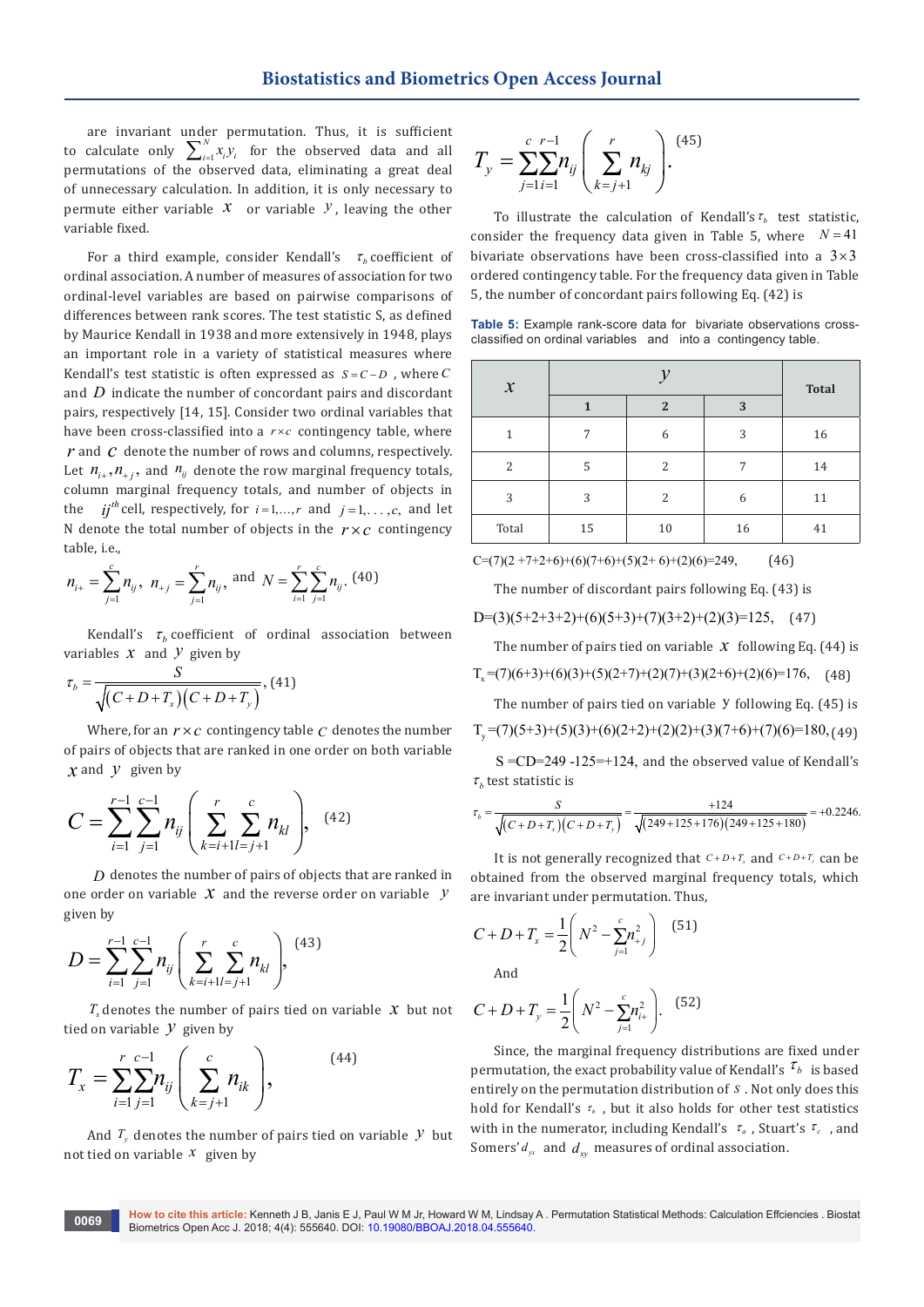For an exact permutation analysis of an  $r \times c$  contingency table, it is necessary to calculate the selected measure of ordinal association for the observed cell frequencies and exhaustively enumerate all  $M$  possible, equally-likely arrangements of the *N* objects in the <sup>rc</sup> cells, given the observed marginal frequency distributions. For each arrangement in the reference set of all permutations of cell frequencies a measure of ordinal association, say *S* , and the exact hypergeometric point probability value under the null hypothesis,  $p(n_{ij} | n_{i+1}, n_{i+1}, N)$ , are calculated,

Where,

$$
p\left(n_{ij}|n_{i+},n_{+j},N\right) = \frac{\left(\prod_{i=1}^{r}n_{i+}!\right)\left(\prod_{j=1}^{c}n_{+j}!\right)}{N\prod_{i=1}^{r}\prod_{j=1}^{c}n_{ij}!},
$$
(53)

 $n_{ij}$  is an observed cell frequency for  $i = 1, \ldots r$  and  $j = 1, \ldots, c, n_{i+1}$ is the  $i^{th}$  of row marginal frequency totals summed over all columns,  $n_{+}$  is the  $j^{th}$  of column marginal frequency totals summed over all rows, and N is the total of all  $n_{ij}$  values for  $i = 1, \ldots r$  and  $j = 1, \ldots, c$ . If *S* denotes the value of the observed test statistic, the exact one-sided upper- and lower-tail probability (P) values of *S<sub>o</sub>* are the sums of the  $p\left(n_{ij} | n_{i+}, n_{+}, N\right)$ values associated with the S values computed on all possible, equally-likely arrangements of cell frequencies that are equal to or greater than *<sup>o</sup> S* when *<sup>o</sup> S* is positive and equal to or less than So when So is negative, respectively. Thus, the exact hypergeometric probability value of  $S_n$  when  $S_n$  is positive is given by

$$
P = \sum_{k=1}^{M} \Psi\left(S_k\right) p\left(n_{ij} \middle| n_{i+}, n_{+j}, N\right),\tag{54}
$$

Where,

$$
\Psi(S_k) = \begin{cases} 1 & \text{if } S_k \ge S_o, \\ 0 & \text{otherwise} \end{cases}
$$
 (55)

and the exact hypergeometric probability value of  $S<sub>o</sub>$  when *S* is negative is given by

$$
P = \sum_{k=1}^{M} \Psi(S_k) p\left(n_{ij} \middle| n_{i+}, n_{+j}, N\right), \qquad (56)
$$
\nWhere,

\n
$$
\begin{array}{ccc}\n\text{(1.188, 4.8)} & \text{(1.189, 4.8)} \\
\text{(2.189, 4.8)} & \text{(2.189, 4.8)} \\
\text{(3.189, 4.8)} & \text{(4.189, 4.8)} \\
\text{(5.189, 4.8)} & \text{(5.189, 4.8)} \\
\text{(6.189, 4.8)} & \text{(6.189, 4.8)} \\
\text{(6.189, 4.8)} & \text{(6.189, 4.8)} \\
\text{(6.189, 4.8)} & \text{(6.189, 4.8)} \\
\text{(6.189, 4.8)} & \text{(6.189, 4.8)} \\
\text{(6.189, 4.8)} & \text{(6.189, 4.8)} \\
\text{(6.189, 4.8)} & \text{(6.189, 4.8)} \\
\text{(6.189, 4.8)} & \text{(6.189, 4.8)} \\
\text{(6.189, 4.8)} & \text{(6.189, 4.8)} \\
\text{(6.189, 4.8)} & \text{(6.189, 4.8)} \\
\text{(6.189, 4.8)} & \text{(6.189, 4.8)} \\
\text{(6.189, 4.8)} & \text{(6.189, 4.8)} \\
\text{(6.189, 4.8)} & \text{(6.189, 4.8)} \\
\text{(6.189, 4.8)} & \text{(6.189, 4.8)} \\
\text{(6.189, 4.8)} & \text{(6.189, 4.8)} \\
\text{(6.189, 4.8)} & \text{(6.189, 4.8)} \\
\text{(6.189, 4.8)} & \text{(6.189, 4.8)} \\
\text{(6.189, 4.8)} & \text{(6.189, 4.8)} \\
\text{(6.189, 4.8)} &
$$

$$
\Psi(S_k) = \begin{cases} 1 & \text{if } S_k \le S_o, \\ 0 & \text{otherwise.} \end{cases}
$$
 (57)

For the frequency data given in Table 5, there are only  $M = 5,225$  possible, equally-likely arrangements in the reference set of all permutations of cell frequencies given the observed row and column marginal frequency distributions,  $\{16,14,11\}$ and  $\{15,10,16\}$ , respectively, making an exact permutation analysis possible. The exact probability value of Kendall's S under the null hypothesis is the sum of those hypergeometric

point probability values associated with values of *S* = +124 or greater. Based on the hypergeometric probability distribution, the exact upper-tail probability value is  $P = 0.0555$ .

## **Limited number of discrete values**

Simple linear correlation with one predictor variable requires the enumeration of *N*! possible arrangements of the observed data when *N* determining an exact probability value. When is large, the number of possible arrangements can be excessive. For example, with only *N* =15 paired values there are

$$
M=15! = 1,307,674,368,000
$$
 (58)

arrangements to be enumerated and analyzed. In such cases, Monte Carlo resampling permutation methods can be utilized, in which a random sample of size L is drawn from the reference set of all *M* possible arrangements. The probability value is simply the proportion of sampled correlation coefficients equal to or more extreme than the observed correlation coefficient value. While the resulting probability value is approximate, when L is large the probability value can be highly accurate. In general, a sample of *<sup>L</sup>* <sup>=</sup>1,000,000 random arrangements is sufficient to ensure three decimal place of accuracy. However,  $L = 100,000,000$ random arrangements is required to ensure four decimal places of accuracy.

Under special circumstances, there is an alternative for determining an exact probability value. Occasionally, correlation data is gathered in which one of the variables has only a limited number of unique values. The limiting case occurs when, for example, *y* variable is a continuous interval-level variable and variable  $\boldsymbol{\mathcal{X}}$  is a simple dichotomy, such as in point-biserial correlation. However, there are other cases in which only a few distinct values appear in variable , e.g., three or four values. An exact analysis can then be conducted by treating the distinct values of variable x as groups and correlating the continuous variable with group membership, with considerable increase in calculation efficiency.

To illustrate the analysis technique, consider  $N = 12$  paired *x* and *y* values where variable *x* is a simple dichotomy. The number of objects in group 1 are indicated by  $\eta_1 = 6$  and the number of objects in group 2 are indicated by  $n_2 = 6$ . There are

$$
M = N! = 12! = 479,001,600
$$
 (59)

possible arrangements of the observed data to be enumerated and analyzed. However, treating the data as consisting of two groups with  $n_1 = n_2 = 6$ , there are only

$$
M = \frac{N!}{n_1! n_2!} = \frac{12!}{6!6!} = 924
$$
 (60)

arrangements to be examined. If, for example, the groups are not of equal size and  $N=12$ ,  $n_1 = 7$  and  $n_2 = 65$ , then there are only

$$
m = \frac{N!}{n_1! n_2!} = \frac{12!}{7!5!} = 792
$$
 (61)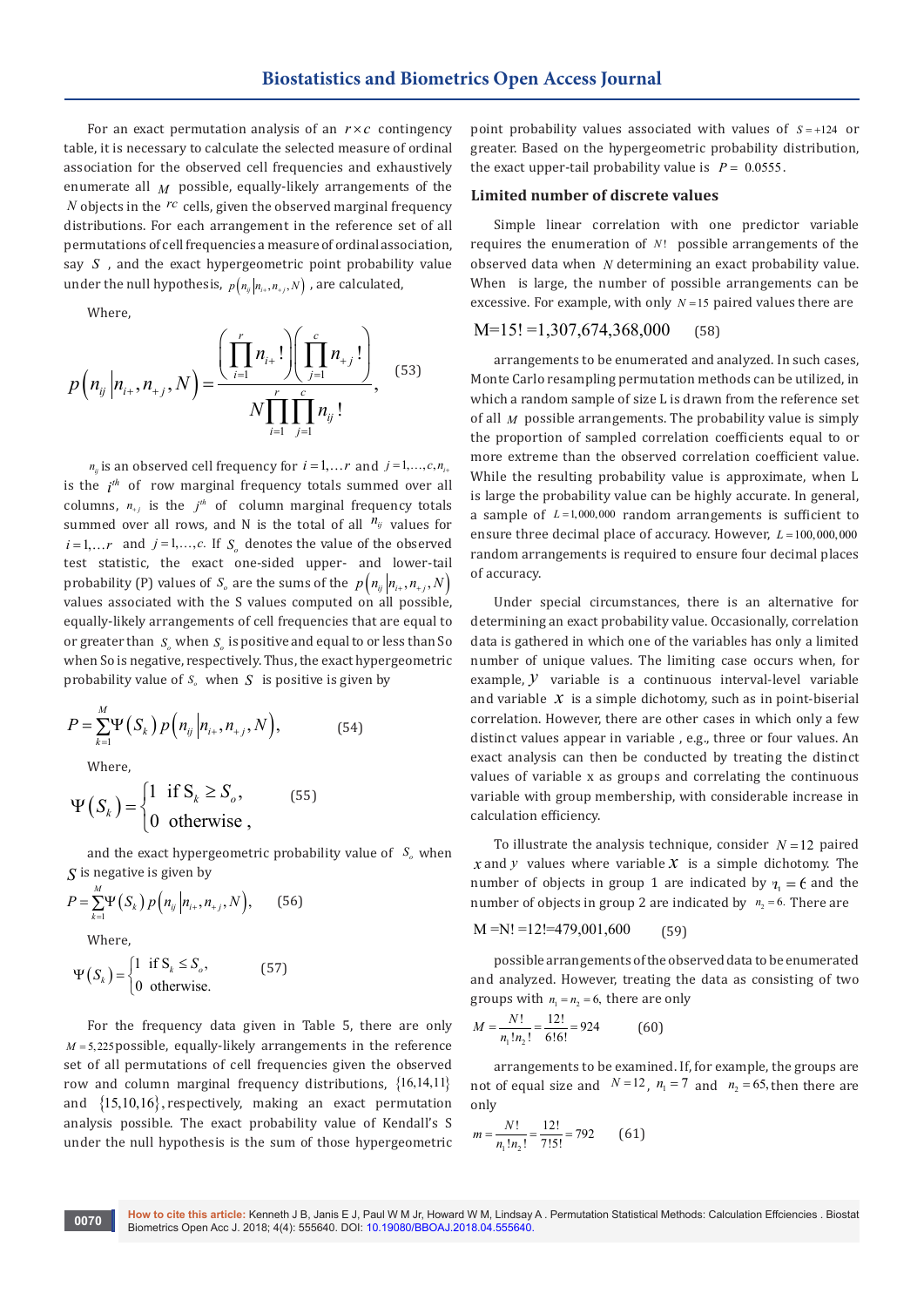arrangements to be examined. If  $N=12$  and there are three distinct values of variable *x* where  $n_1 = n_2 = n_3 = 4$ , then there are

$$
m = \frac{N!}{n_1! n_2! n_3!} = \frac{12!}{4!4!4!} = 34,650
$$
 (62)

arrangements to be examined. As with a simple dichotomy, as the group sizes diverge, the number of possible arrangements to be examined is further reduced. For example, if  $N = 12$ ,  $n_1 = 3, n_2 = 4$ , and  $n_3 = 5$ , then there are only

$$
m = \frac{N!}{n_1! n_2! n_3!} = \frac{12!}{3!4!5!} = 27,720
$$
 (63)

arrangements to be examined.

 Two examples illustrate the computational efficiency of analyzing group structures. First, consider the correlation data listed in Table 6. The data in Table 6 consist of  $N = 12$  subjects divided into two groups with seven Republicans (R) in group 1 and five Democrats (D) in group 2. The raw data are listed on the left side of Table 6 and the dummy-coded (0, 1) values are listed on the right side. A dummy code of 1 indicates that the subject is in group 1, i.e, is a Republican, and a dummy code of 0 indicates that the subject is not in group 1, i.e., is a Democrat.

**Table 6:** Twelve subjects with paired and values listed on the left side and dummy-coded, rearranged values on the right side.

| Subject        | $\boldsymbol{\mathcal{X}}$ | $\mathcal{Y}$  | Subject        | $\boldsymbol{\mathcal{X}}$ | $\mathcal{Y}$  |
|----------------|----------------------------|----------------|----------------|----------------------------|----------------|
| $\mathbf{1}$   | $\mathbb R$                | $\mathbf{1}$   | $\mathbf{1}$   | $\boldsymbol{0}$           | $\mathbf{1}$   |
| $\overline{2}$ | D                          | 2              | $\overline{2}$ | $\boldsymbol{0}$           | 3              |
| 3              | R                          | 3              | 3              | $\mathbf{0}$               | $\overline{4}$ |
| $\overline{4}$ | $\mathbb R$                | $\overline{4}$ | $\overline{4}$ | $\boldsymbol{0}$           | 5              |
| 5              | $\mathbb R$                | 5              | 5              | $\boldsymbol{0}$           | 6              |
| 6              | $\mathbb R$                | 6              | 6              | $\mathbf{0}$               | 8              |
| 7              | D                          | 7              | 7              | $\mathbf{0}$               | 11             |
| 8              | $\mathbb R$                | 8              | 8              | $\mathbf{1}$               | $\overline{2}$ |
| 9              | D                          | 9              | 9              | $\mathbf{1}$               | 7              |
| 10             | D                          | 10             | 10             | $\mathbf{1}$               | 9              |
| 11             | D                          | 11             | 11             | $\mathbf{1}$               | 10             |
| 12             | D                          | 12             | 12             | $\mathbf{1}$               | 12             |

For the paired data listed in Table 1,  $N = 12$ ,  $n_1 = 7, n_2 = 5$ , and the product-moment correlation between variables  $x$  and *y* is  $r_{xy} = +0.3672$ . Treating variable *x* as two groups, there are only

$$
m = \frac{N!}{n_1! n_2!} = \frac{12!}{7!5!} = 792
$$
 (64)

arrangements to be examined. There are  $212r_{xy}$  values equal to or more extreme than the observed value of  $r_{xy} = +0.3672$ . If  $r<sub>o</sub>$  denotes the observed value of the exact two-sided probability value of  $r_a = +0.3672$  is

$$
P = \frac{\text{number of } |r_{xy}| \text{ values } \ge |r_0|}{m} = \frac{212}{792} = 0.2677. \tag{65}
$$

In contrast, for an exact analysis of all  $M = N! = 12! = 479,001,600$  (66)

arrangements of the observed data, there are 128,220,580 $r<sub>w</sub>$ values equal to or more extreme than the observed value of  $r_{xy}$  = +0.3672. If denotes the observed value of  $r_{xy}$ , the exact two-sided probability value of  $r<sub>o</sub> = +0.3672$  is

$$
P = \frac{\text{number of } |r_{xy}| \text{ values } \ge |r_0|}{m} = \frac{128,220,2585}{479,001,600} = 0.2677. \tag{67}
$$

For a second example, consider the correlation data listed in Table 7. The data in Table 7 consist of  $N=12$  subjects divided into three groups with four Republicans (R) in group 1, four Democrats (D) in group 2, and four independents (I) in group 3. The raw data is listed on the left side of Table 7 and the dummycoded (0, 1) values are listed on the right side. A dummy code of (1, 0) indicates that the subject is in group 1, i.e., is a Republican, a dummy code of (0, 1) indicates that the subject is not in group 1, but is in group 2, i.e., is a Democrat, and a dummy code of (0, 0) indicates that the subject is not in groups 1 or 2, but is in group 3, i.e., is an Independent.

**Table 7:** Twelve subjects with  $x_1$ ,  $x_2$ ,  $y$  and values listed on the left side and dummy-coded, rearranged values on the right side.

| Subject        | $\mathcal{X}$ | $\mathcal{Y}$  | Subject        | $x_{1}$          | $x_{2}$      | $\mathcal{Y}$  |
|----------------|---------------|----------------|----------------|------------------|--------------|----------------|
| $\mathbf{1}$   | I             | $\mathbf{1}$   | $\mathbf{1}$   | $\overline{1}$   | $\mathbf{0}$ | $\overline{4}$ |
| $\overline{2}$ | I             | $\overline{2}$ | $\overline{2}$ | $\mathbf{1}$     | $\mathbf{0}$ | 9              |
| 3              | D             | 3              | 3              | $\overline{1}$   | $\mathbf{0}$ | 10             |
| $\overline{4}$ | R             | $\overline{4}$ | $\overline{4}$ | $\mathbf{1}$     | $\mathbf{0}$ | 11             |
| 5              | I             | 5              | 5              | $\boldsymbol{0}$ | $\mathbf{1}$ | 3              |
| 6              | I             | 6              | 6              | $\mathbf{0}$     | $\mathbf{1}$ | 7              |
| 7              | D             | 7              | 7              | $\mathbf{0}$     | $\mathbf{1}$ | 8              |
| 8              | D             | 8              | 8              | $\mathbf{0}$     | $\mathbf{1}$ | 12             |
| 9              | R             | 9              | 9              | $\mathbf{0}$     | $\mathbf{0}$ | $\mathbf{1}$   |
| 10             | $\mathbb R$   | 10             | 10             | $\boldsymbol{0}$ | $\mathbf{0}$ | 2              |
| 11             | R             | 11             | 11             | $\mathbf{0}$     | $\mathbf{0}$ | 5              |
| 12             | D             | 12             | 12             | $\boldsymbol{0}$ | $\mathbf{0}$ | 6              |

For the paired data listed in Table 7,  $N = 12$ ,  $n_1 = n_2 = n_3 = n_4$ , and the product-moment correlation between the linear combination of variables  $x_1$  and  $x_2$  with variable y is  $R_{y_1,x_2,x_3} = +0.3916$ . Treating variable *x* as three groups, there are

$$
m = \frac{N!}{n_1! n_2! n_3!} = \frac{12!}{4!4!4!} = 34,650 \quad (68)
$$

arrangements to be examined. There are  $3,948R_{y,x_1,x_2}$ , values equal to or more extreme than the observed value of  $R_{y.x_1, x_2}$  = +0.3916. If  $R_o$  denotes the observed value of  $R_{y.x_1, x_2}$ , the exact two-sided probability value of  $R_{v,x} = +0.3916$  is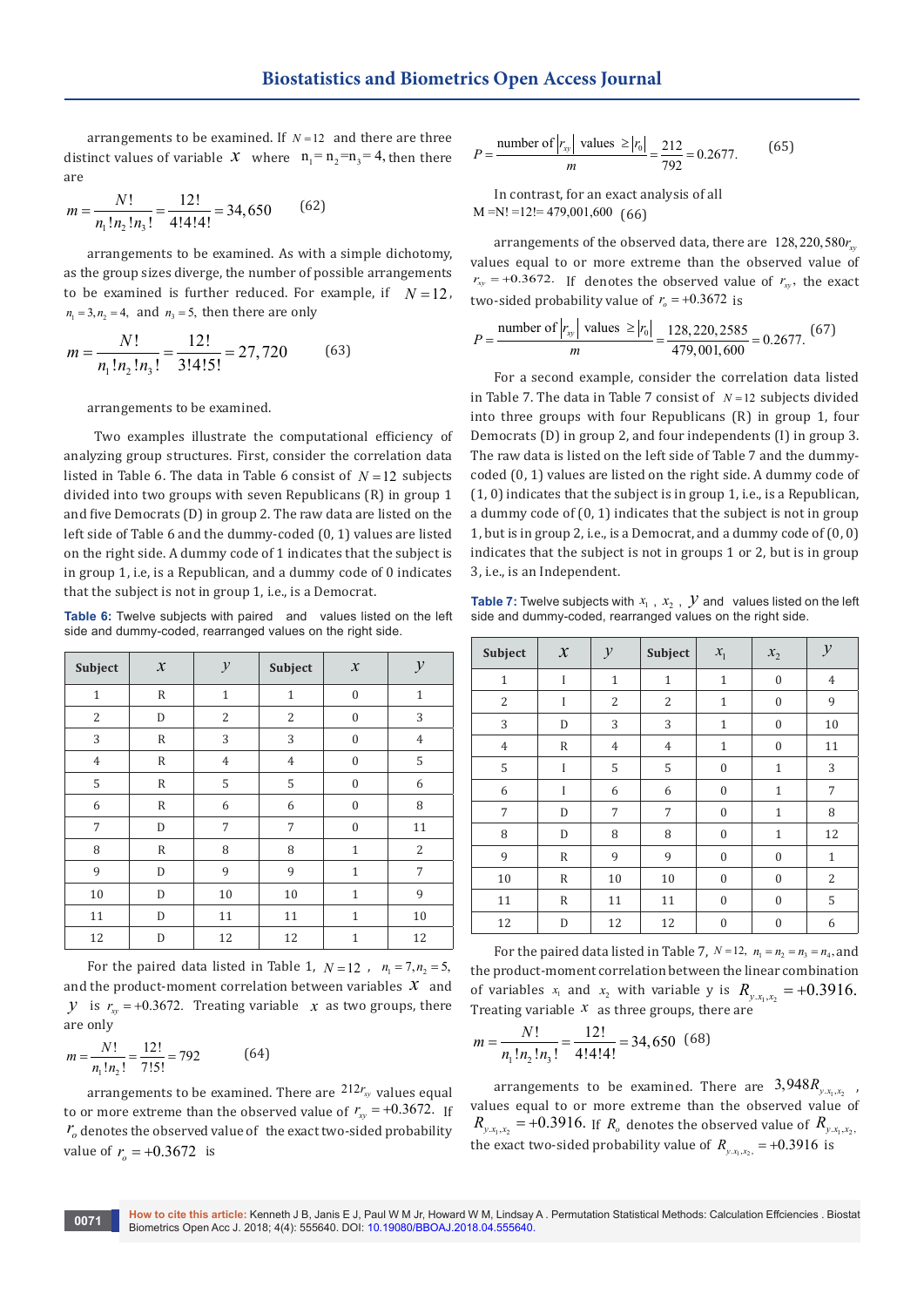$$
P = \frac{\text{number of R}_{y.x_1.x_2} \text{ values } \ge r_0}{m} = \frac{3,948}{34,650} = 0.1139. \text{ (69)}
$$
  
In contrast for an exact analysis of all

 $M=N! = 12! = 479,001,600$  (70)

arrangements of the observed data, there are 54,576,484 $R_{v.x.x}$  values equal to or more extreme than the observed value of  $R_{y.x_1,x_2} = 0.3916$ .  $R_o$  denotes the observed value of  $R_{y.x_1,x_2}$ , the exact two-sided probability value of  $R_{y.x_1, x_2} = 0.3916$  is

$$
P = \frac{\text{number of R}_{y.x_1.x_2} \text{ values } \ge r_0}{m} = \frac{54,576,484}{479,001,600} = 0.1139. \tag{71}
$$

In this manner, when there is a limited number of distinct values in one or more variables, the number of possible arrangements of the observed data can be reduced substantially and an exact analysis conducted where an examination of all *N*! arrangements would be prohibitive.

#### **Fixed measurements**

In matched-pairs and other block designs where the same, or matched, subjects are measured on two or more occasions, the number of possible arrangements of the observed data can become quite large. Holding one set of measurements constant, relative to the other set(s), can greatly reduce the number of arrangements to be analyzed. In 1939 Maurice Kendall and Bernard Babington Smith published an article in The Annals of Mathematical Statistics on "The problem of m rankings" in which they developed the well-known coefficient of concordance [16]. Let N and m denote the number of rank scores and the number of judges, respectively, then Kendall and Babington Smith defined the coefficient of concordance as

$$
W = \frac{12S}{m^2 (N^3 - N)}, \quad (72)
$$

Where, *S* is the observed sum of squares of the deviations of sums of ranks from the mean value  $m(N + 1)/2$ . In a form more conducive to calculation,  $W$  can be defined as

$$
W = \frac{12\sum_{i=1}^{N} R_i^2 - 3m^2 N (N+1)}{m^2 N (N^2 - 1)},
$$
 (73)

Where,  $R_i$  for  $i=1,...,N$  is the sum of the rank scores for the  $i^{th}$  of N objects and there are no tied rank scores. Since  $m^2(N^3 - N)$  in the denominator of Eq. (72) is invariant over all permutations of the observed data, Kendall and Babington Smith showed that in order to test whether an observed value of  $W$  is statistically significant it is only necessary to consider the distribution of  $S$  by permuting the  $N$  ranks in all possible, equally-likely ways. There are

$$
M = (N!)^m (74)
$$

possible arrangements of the observed data to be analyzed. However, letting one of the rankings be fixed, relative to the other *m* −1 rankings, there are only

 $M = (N!)^{m-1}$  (75)

arrangements to be considered.

#### **Example**

To illustrate Kendall and Babington Smith's coefficient of concordance, consider the rank data listed in Table 8 with  $N = 8$ objects and  $m = 3$  sets of rankings. For the rank scores listed in Table 8, the sum of the squared rank scores is

| Table 8: Example data for Kendall and Babington Smith's coefficient |
|---------------------------------------------------------------------|
| of concordance with $m=3$ sets of rankings and $N=8$ objects.       |

|                |                | Ranking        |                |                |
|----------------|----------------|----------------|----------------|----------------|
| Object         |                |                |                | $R_i$          |
|                | $\mathbf{1}$   | $\overline{2}$ | 3              |                |
| $\mathbf{1}$   | $\overline{4}$ | $\overline{2}$ | 5              | 11             |
| $\overline{2}$ | 6              | 6              | 3              | 15             |
| 3              | $\overline{2}$ | $\overline{1}$ | $\mathbf{1}$   | $\overline{4}$ |
| $\overline{4}$ | $\mathbf{1}$   | 3              | $\overline{2}$ | 6              |
| 5              | 3              | 5              | 8              | 16             |
| 6              | 5              | $\overline{4}$ | $\overline{4}$ | 13             |
| 7              | 7              | 8              | 7              | 22             |
| 8              | 8              | 7              | 6              | 21             |
| $\cal N$       |                |                |                | (76)           |

$$
\sum_{i=1}^{N} R_i^2 = 11^2 + 15^2 + 4^2 + 6^2 + 16^2 + 132 + 22^2 + 21^2 = 1,748,
$$

the observed value of Kendall and Babington Smith's coefficient of concordance is

$$
W = \frac{12\sum_{i=1}^{N} R_i^2 - 3m^2 N(N+1)}{m^2 N(N^2 - 1)} = \frac{12(1,748) - (3)(3^2)(8)(8+1)^2}{3^2 (8)(8^2 - 1)} = 0.7672,
$$
 (77)

For the  $m = 3$  sets of rank scores listed in Table 7 there are

$$
M = (N!)^m = (8!)^3 = 65,548,320,768,000
$$
 (78)

possible arrangements of the observed data- too many for an exact permutation analysis. However, holding one set of rank scores constant relative to the other two sets of rank scores reduces the number of possible arrangements to

$$
M = (N!)^m = (8!)^3 = 1,625,702,400
$$
 (79)

 While even this number of possible arrangements makes an exact permutation analysis impractical, it is not impossible. If the reference set of all *M* arrangements of the observed rank scores listed in Table 8 occur with equal chance, the exact probability of  $W = 0.7672$  under the null hypothesis is

$$
P(W \ge W_o | H_0) = \frac{\text{number of } W \text{ values } \ge W_0}{M} = \frac{5,125,594}{1,625,702,400} = 0.3153 \times 10^{-2},
$$
 (80)

Where,  $W_{\alpha}$  denotes the observed value of  $W$ .

## **Partition theory**

Goodness-of-fit tests are common in contemporary research. Among the more popular goodness-of-fit tests are Pearson's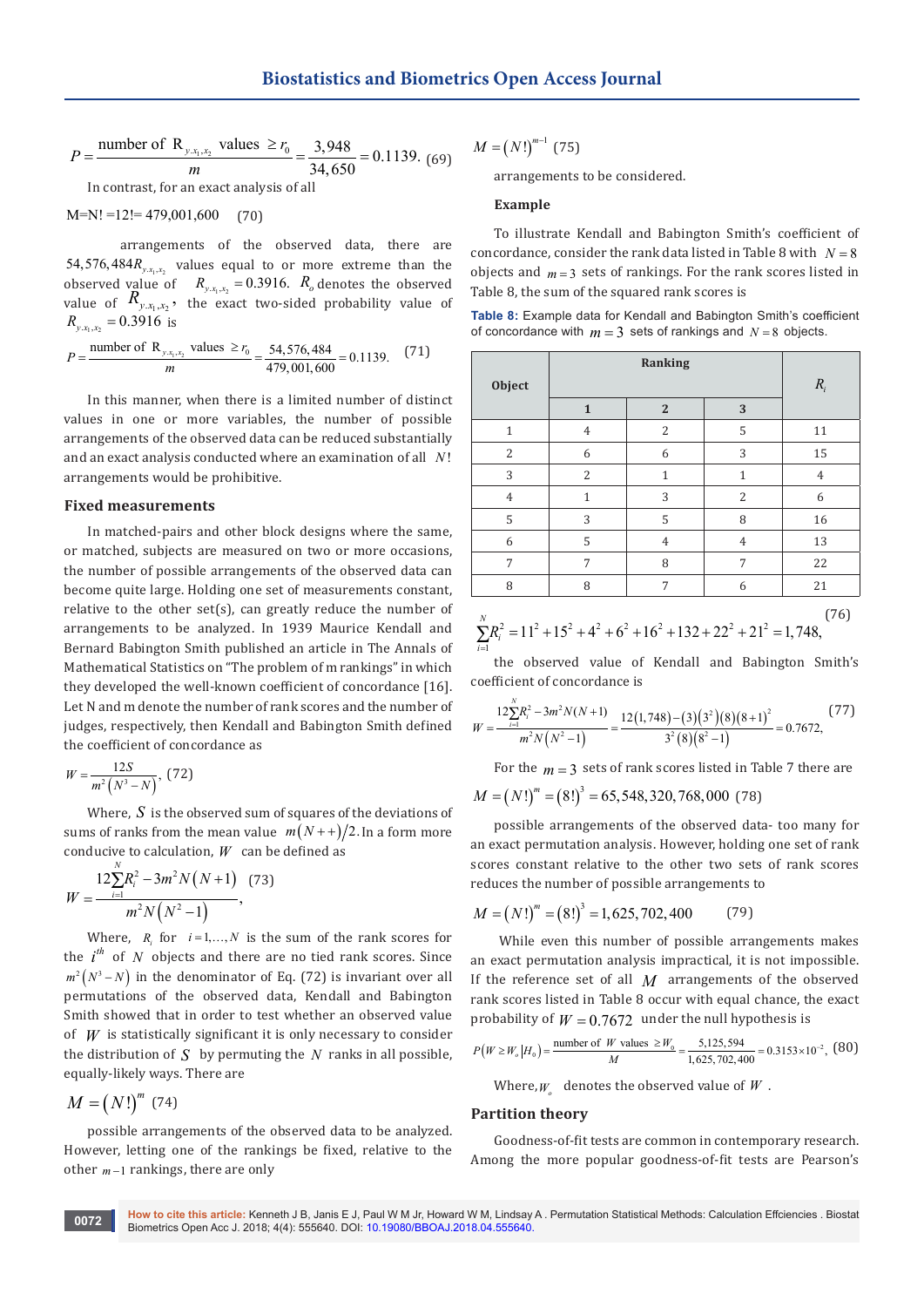chi-squared test  $(x^2)$  [17], Wilks' likelihood-ratio test  $(G^2)$ [18,19], the Freeman-Tukey test  $(T^2)$  [20], and the Cressie–Read test  $(I(\lambda))$  [4]. In this section goodness-of-fit tests for unordered equiprobable categories are described and compared. Included in this section are Fisher's exact test, exact chi-squared, exact likelihood-ratio, exact Freeman-Tukey, and exact Cressie-Read goodness-of-fit tests for  $k$  disjoint, unordered categories with equal probabilities under the null hypothesis. Exact tests are free from any asymptotic assumptions; consequently, they are ideal for sparse tables where expected values may be small. Consider the random assignment of  $N$  objects to  $k$  unordered, mutually-exclusive, exhaustive, equiprobable categories, i.e., the probability for each of the  $k$  categories is  $p_i = 1/k$  for  $i = 1, \ldots, k$  under the null hypothesis. Then, the probability that  $O_i$  objects occur in the  $i^h$  of  $k$  categories is the multinomial probability given by

$$
P\big(O_i|p_i,N\big) = P\big(O_1,\ldots,O_k|p_1,\ldots,p_k,N\big) = \bigg(N\bigg/\prod_{i=1}^k O_i!\bigg)\prod_{i=1}^k p_i^{O_i},\tag{81}
$$

Fisher's exact goodness-of-fit test is the sum of all distinct  $P(O_i|N, p_i)$  values that are equal to or less than the observed value of  $p(O_n|N, p)$  associated with a set of observations,  $O_1, ..., O_k$ [21]. The Pearson chi-squared goodness-of-fit test statistic for *N* objects in  $k$  disjoint, unordered categories is given by

$$
\chi^2 = \sum_{i=1}^k \frac{\left(O_i - E_i\right)^2}{E_i} \tag{83}
$$

and Wilks' likelihood-ratio test statistic is given by

$$
G^2 = 2\sum_{i=1}^k O_i In\bigg(\frac{O_i}{E_i}\bigg),\qquad(84)
$$

Where, the expected frequency of the  $i<sup>th</sup>$  category under the null hypothesis of equal category probabilities is given by

$$
E_i = \frac{N}{k}
$$
 for  $i = 1, ..., k$ . (85)

Two other tests that have received attention are the Freeman-Tukey [9] goodness-of-fit test given by

$$
T^{2} = \sum_{i=1}^{k} \left[ \sqrt{O_{i}} + \sqrt{O_{i} + 1} - \sqrt{4N/k + 1} \right]^{2} \tag{86}
$$

and the Cressie-Read [4] goodness-of-fit test given by

$$
I(\lambda) = \frac{2}{\lambda(\lambda+1)} \sum_{i=1}^{k} O_i \left[ \left( \frac{kO_i}{N} \right)^{\lambda} - 1 \right].
$$
 (87)

Cressie and Read showed that  $I(\lambda)$  with  $\lambda$  set to 2/3 was optimal both in terms of attained significance level and small sample properties. In general, for an exact goodness-of-fit test with  $N$  objects in  $k$  categories there are

$$
M = \begin{pmatrix} N + k - 1 \\ k - 1 \end{pmatrix} \tag{88}
$$

distinct ordered arrangements to be examined. Under the null hypothesis that the probabilities of all  $k$  categories are equal, a vastly reduced number of distinct partitions of the data can be considered using a further condensation of the *M* ordered configurations. The condensation is based on a 1748 result by Leonhard Euler that provides a generating function for the number of decompositions of *N* integer summands without regard to order using the recurrence relation

$$
p(N) = \sum_{j=1}^N (-1)^{j-1} p \left[ N - \frac{3j^2 \pm j}{2} \right],
$$
 (89)

Where,  $p(0)=1$  and is a positive integer satisfying  $2 \leq 3 j^2 \pm j \leq 2N$ . Note that if  $N=1$ , then  $j=1$ , with only the minus (-)sign allowed; if  $2 \le N \le 4$ , then  $j = 1$ , with both the plus (+) and minus (−) signs allowed; if  $5 \le N \le 6$ , then  $j=1$ with both the plus (+) and minus (−) signs allowed and *j* = 2 with only the minus (−) sign allowed; and so forth. G.H. Hardy and S. Ramanujan [22] provided the asymptotic formula for  $p(N)$  given by

$$
p(N) \sim \frac{1}{4N\sqrt{3}} \exp\left(\pi\sqrt{2N/3}\right) (90)
$$
  
as  $N \to \infty$ .

Given disjoint, unordered categories and observed categorical frequencies  $O_1, \ldots, O_k$ , an algorithmic procedure generates all  $p(N)$  partitions, computes the exact probability for each partition, calculates the observed  $\chi^2$ ,  $G^2$ ,  $T^2$ , and  $I(\lambda)$ test statistic values, and calculates the number of ways that each partition can occur, i.e., the partition weights [23]. The partition weights are multinomial and are given by

$$
W = \frac{k!}{\prod_{i=1}^{m} f_i!},\qquad(91)
$$

Where,  $f_i$  is the frequency for each of  $m$  distinct integers comprising a partition. For example, if the observed partition  ${322100}$  is where  $N=8$  objects,  $k=6$  categories,  $m=4$  and distinct integers (3, 2, 1, 0), then  $f_1 = 1$ ,  $f_2 = 2$ ,  $f_3 = 1$ ,  $f_4 = 2$ , and

$$
W = \frac{6!}{(1)(2)(1)(2)} = \frac{720}{4} = 180. \tag{92}
$$

If  $k < N$ , the number of distinct partitions is reduced to eliminate those partitions where the number of partition values exceeds  $k$ . For example, if  $k = 3$  and  $N = 5$ , then the two partitions  $\{2\ 1\ 1\}$  and  $\{1\ 1\ 1\ 1\}$  cannot be considered as the respective number of partitions, four and five, both exceed  $k = 3$ . The sum of the values of  $W$  for the included distinct partitions is equal to  $M$ . The exact probability values for the Fisher exact, Pearson  $\chi^2$ , Wilks  $G^2$ , Freeman-Tukey  $T^2$ , and Cressie-Read  $I(\lambda)$  goodness-of-fit tests are obtained by comparing observed values to partition probability values. In the case of Fisher's exact test, partition probability values equal to or less than the observed partition probability value are weighted and summed.

**How to cite this article:** Kenneth J B, Janis E J, Paul W M Jr, Howard W M, Lindsay A . Permutation Statistical Methods: Calculation Effciencies . Biostat Biometrics Open Acc J. 2018; 4(4): 555640. DOI: [10.19080/BBOAJ.2018.04.555640.](http://dx.doi.org/10.19080/BBOAJ.2017.04.555640)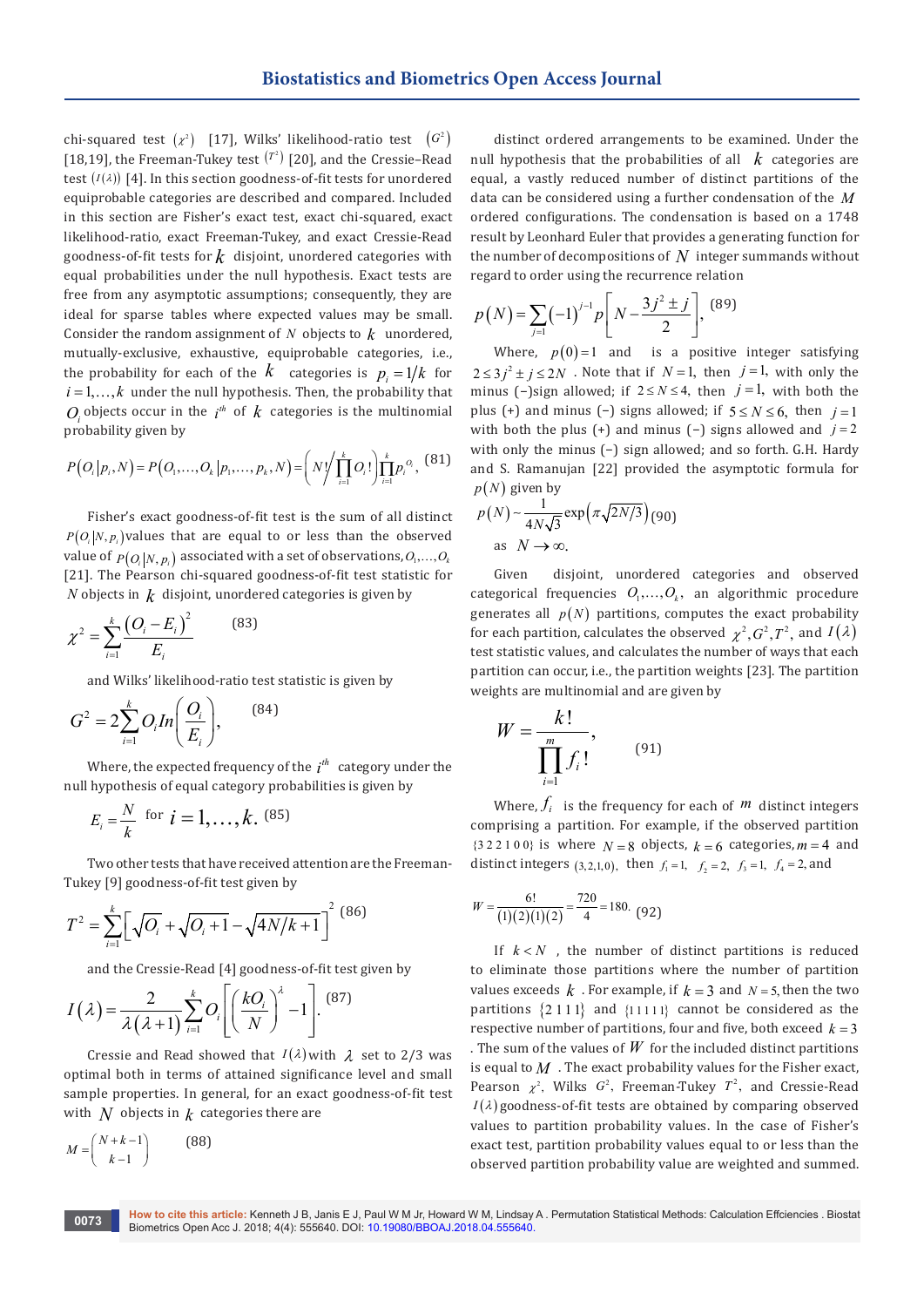For the exact  $\chi^2$ ,  $G^2$ ,  $T^2$ , and  $I(\lambda)$  goodness-of-fit tests, partition probability values associated with partition test statistics equal to or greater than the observed test statistic values are weighted and summed.

## **Example**

Consider that a patient is asked to check any of  $k = 50$ symptoms experienced in the past six months, resulting in  $N=10$ selections for categorical frequencies of  $O_1 = 4, O_2 = 3, O_3 = 2, O_4 = 1$ , and  $O_5 = ... = O_{50} = 0$ . The null hypothesis specifies that the k expected category probabilities are equally likely, i.e.,  $p_i = 1/k = 1/50 = 0.02$  for  $i = 1, ..., 50$ . Fisher's  $i = 1, ..., 50$  exact probability value is  $0.1795 \times 10^{-5}$ . Under the null hypothesis of no difference between the observed and expected cell frequencies, the observed Pearson uncorrected chi-squared test statistic is  $\chi^2$  =140.00 with an exact probability value of  $P = 0.3788 \times 10^{-4}$ , the observed Wilks likelihood-ratio test statistic is  $G^2 = 52.64$  with an exact probability value of  $P = 0.1795 \times 10^{-5}$ , the observed Freeman– Tukey test statistic is  $T^2 = 23.87$  with an exact probability value of  $P = 0.1795 \times 10^{-5}$ , and the observed Cressie-Read test statistic is  $I(2/3) = 89.87$  with an exact probability value of  $P = 0.8356 \times 10^{-5}$ . Table 9 lists the exact probability values for the Fisher exact, Pearson  $\chi^2$ , Wilks  $G^2$ , Freeman-Tukey  $T^2$ , and Cressie-Read  $I(2/3)$  test statistics and illustrates the analysis of very sparse data with  $N = 10$  observations in  $k = 50$  unordered equiprobable categories[24-26].

**Table 9:** Test statistics and exact probability values for the Fisher exact, Pearson  $\chi^2$  , Wilks  $G^2$  , Freeman–Tukey  $T^2$  , and Cressie– Read *I*(2/3) tests for  $N = 45$ ,  $k = 20$  and  $p_i = 0.05$  for  $i = 1, ...k$ .

| <b>Test</b>           | <b>Statistic</b> | <b>Probability</b>    |
|-----------------------|------------------|-----------------------|
| Fisher exact test     |                  | $0.1795\times10^{-5}$ |
| Pearson $\chi^2$      | 140.00           | $0.3788\times10^{-4}$ |
| Wilks $G^2$           | 52.64            | $0.1795\times10^{-5}$ |
| Freeman-Tukey $T^2$   | 23.87            | $0.1795\times10^{-5}$ |
| Cressie-Read $I(2/3)$ | 89.87            | $0.8356\times10^{-5}$ |

For the example analyses in Table 9 there are only  $p(10) = 42$ partitions of the observed data to be examined. On the other hand, for a conventional analysis there are

$$
M = \binom{N+k-1}{k-1} = \binom{10+50-1}{50-1} = 62,928,356,305
$$
 (93)

arrangements to be examined. The use of partitions based on  $p(N)$  with equal category probabilities is highly efficient when compared with the calculation of test statistic values based on all *M* possible configurations. Table 10 compares the  $p(N)$  partitions with the *M* possible configurations for  $1 < N = k < 20$ . For example, with  $N = 15$  observations in  $k = 15$ categories, there are only  $p(15) = 176$  partitions, but

$$
M = \binom{N+k-1}{k-1} = \binom{15+15-1}{15-1} = \binom{29}{14} = \frac{29!}{14!15!} = 77,558,760
$$
 (94)

|                          |  |  | <b>Table 10:</b> Comparison of $p(N)$ partitions and M configurations with |  |
|--------------------------|--|--|----------------------------------------------------------------------------|--|
| $1 \leq N = k \leq 20$ . |  |  |                                                                            |  |

| $\mathbf N$    | p(N)           | $\bf{M}$       |  |
|----------------|----------------|----------------|--|
| $\mathbf{1}$   | $\mathbf{1}$   | $\mathbf{1}$   |  |
| $\overline{2}$ | $\overline{2}$ | 3              |  |
| 3              | 3              | $10\,$         |  |
| $\overline{4}$ | 5              | 35             |  |
| 5              | $\overline{7}$ | 126            |  |
| 6              | 11             | 462            |  |
| 7              | 15             | 1,716          |  |
| 8              | 22             | 6,435          |  |
| 9              | 30             | 24,310         |  |
| 10             | 42             | 92,378         |  |
| 11             | 56             | 352,716        |  |
| 12             | 77             | 1,352,078      |  |
| 13             | 101            | 5,200,300      |  |
| 14             | 135            | 20,058,300     |  |
| 15             | 176            | 77,558,760     |  |
| 16             | 231            | 300,540,195    |  |
| $17\,$         | 297            | 1,166,803,110  |  |
| 18             | 385            | 4,537,567,650  |  |
| 19             | 490            | 17,672,631,900 |  |
| 20             | 627            | 68,923,264,410 |  |

#### **Monte carlo resampling**

When exact permutation procedures become unmanageable due to the large number of possible arrangements of the observed data, a random sample of the *M* possible arrangements can be substituted, providing approximate, but highly accurate, probability values. Resampling permutation tests generate and examine a Monte Carlo random sample of all possible, equallylikely arrangements of the observed response measurements. For each randomly selected arrangement of the observed data, the desired test statistic is calculated. The probability of obtaining the observed value of the test statistic, or one more extreme, is the proportion of the randomly selected test statistics with values equal to or more extreme than the value of the observed test statistic. With a sufficient number of random samples, a probability value can be computed to any reasonable accuracy. While exact permutation methods are restricted to relatively small samples, given the large number of possible arrangements of the observed data, Monte Carlo resampling permutation tests are not limited by the sizes of the samples.

Monte Carlo resampling permutation tests have been shown to provide good approximations to exact probability values as a function of the number of random arrangements considered. The number of random arrangements suggested in books and articles is varied and likely dated due to previous limitations of computer speed and memory. Some authors have proposed as few as 100 random arrangements to as many as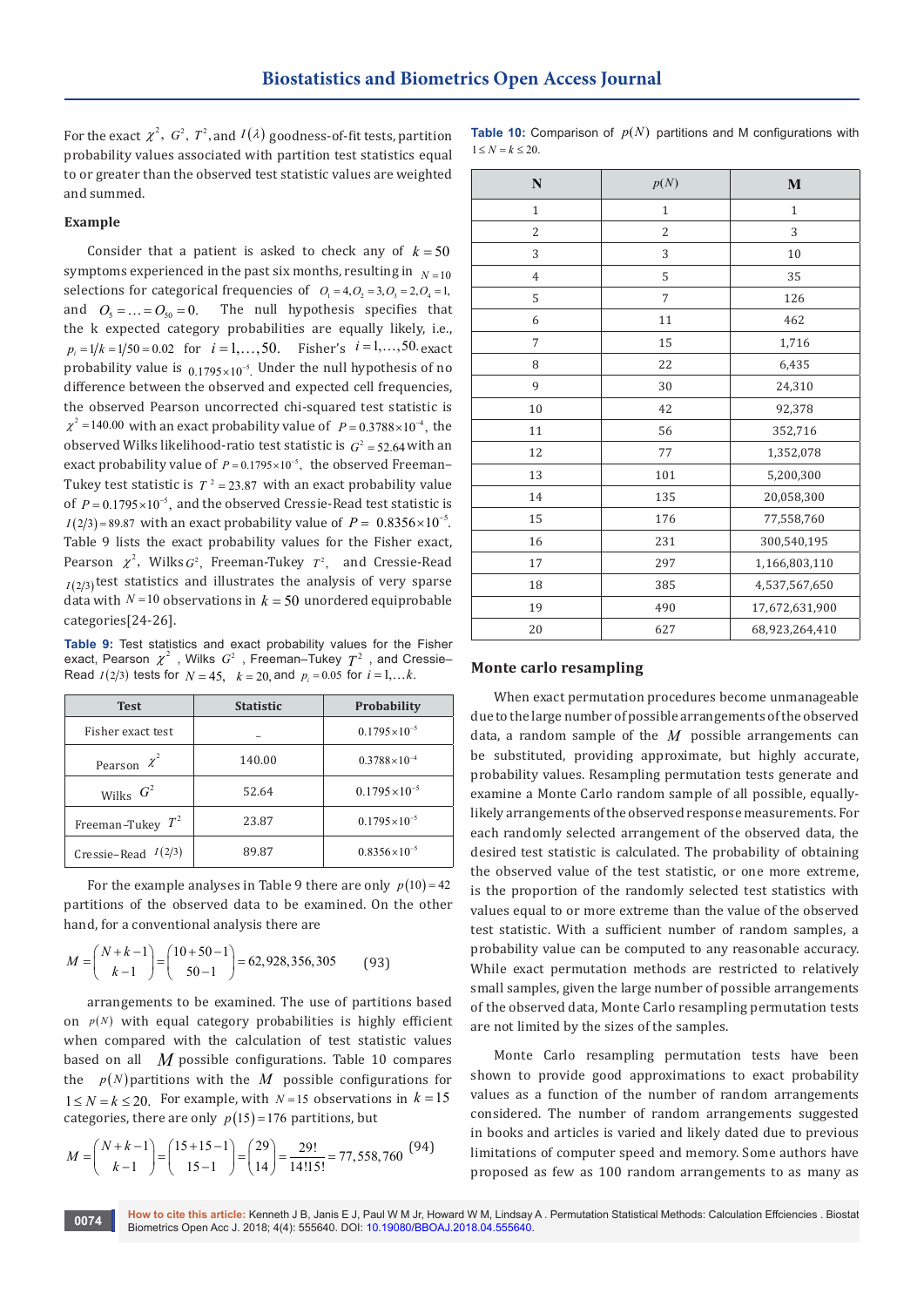10,000. For many years, 10,000 random arrangements was the most common number cited and the default value in many commercial resampling programs. More recently, 1,000,000 random arrangements appears to be the number most in use [13]. To illustrate the number of random arrangements required to yield a predetermined number of decimal places of accuracy, consider the data listed in Table 11. The data listed in Table 11 are adapted from Berry, Mielke, and Mielke and represent soil lead (Pb) quantities from two school districts in metropolitan New Orleans. There are

**Table 11:** Ordered soil Pb data in mg/kg from two school attendance districts in metropolitan New Orleans.

| $\boldsymbol{n}$ | <b>District</b> |                |  |  |
|------------------|-----------------|----------------|--|--|
|                  | $\mathbf{1}$    | $\overline{2}$ |  |  |
| $\mathbf{1}$     | 16.0            | 4.7            |  |  |
| $\overline{2}$   | 34.3            | 10.8           |  |  |
| 3                | 34.6            | 35.7           |  |  |
| $\overline{4}$   | 57.6            | 53.1           |  |  |
| 5                | 63.1            | 75.6           |  |  |
| 6                | 88.2            | 105.5          |  |  |
| 7                | 94.2            | 200.4          |  |  |
| 8                | 111.8           | 212.8          |  |  |
| 9                | 112.1           | 212.9          |  |  |
| 10               | 139             | 215.2          |  |  |
| 11               | 165.6           | 257.6          |  |  |
| 12               | 176.7           | 347.4          |  |  |
| 13               | 216.2           | 461.9          |  |  |
| 14               | 221.1           | 566.0          |  |  |
| 15               | 276.7           | 984.0          |  |  |
| 16               | 362.8           | 1,040.0        |  |  |
| 17               | 373.4           | 1,306.0        |  |  |
| 18               | 387.1           | 1,908.0        |  |  |
| 19               | 442.2           | 3,559.0        |  |  |
| 20               | 706             | 21,679.0       |  |  |

 $(n_1 + n_2)!$   $(20 + 20)$  $1 \cdot \frac{1}{2}$  $M = \frac{(n_1 + n_2)!}{n_1! n_2!} = \frac{(20 + 20)!}{20!20!} = 137,846,528,820$  (95)

possible arrangements of the soil lead data listed in Table 11 to be considered. Table 12 summarizes the results for eight different resamplings (L) of the data listed in Table 11 and the associated two-sided probability values. Each of the probability values was generated using a common seed and the same pseudorandom number generator. The last row of Table 12 contains the exact probability value based on all *M* =137,846,528,820 possible arrangements of the soil lead data listed in Table 11. Given the results of the Monte Carlo resampling probability analyses listed in Table 12,  $L = 1,000,000$  appears adequate when three decimal places of accuracy are required. Little improvement is achieved with increasing numbers of permutations.  $L = 1,000,000$  provides

a combination of accuracy and practicality. Modern desktop computers can generate 1,000,000 random arrangements in just a few seconds. For a second example analysis of a Monte Carlo resampling analysis consider the frequency data given in Table 13 where  $N = 72$  bivariate observations have been crossclassified into a  $3 \times 5$  ordered contingency table.

**Table 12:** Comparison of eight resampled probability values with the exact probability value given in the last row.

| <b>Resampling (L)</b> | Probability (P) |  |  |
|-----------------------|-----------------|--|--|
| 1,000                 | 0.02            |  |  |
| 10,000                | 0.011           |  |  |
| 100,000               | 0.01556         |  |  |
| 1,000,000             | 0.014946        |  |  |
| 10,000,000            | 0.0149302       |  |  |
| 100,000,000           | 0.0148851       |  |  |
| 1,000,000,000         | 0.014917218     |  |  |
| 137,846,528,820       | 0.014918212     |  |  |

To calculate an exact probability value for a contingency table it is necessary to exhaustively enumerate all possible arrangements of cell frequencies, given the observed marginal distributions, calculate the specified test statistic on each arrangement, compute the hypergeometric point probability value for each arrangement of the observed data, and sum the hypergeometric point probability values associated with those test statistic values that are equal to or more extreme than the test statistic value calculated on the observed contingency table. A hypergeometric probability value,  $p(n_{ij}|n_{i+}, n_{+j}, N)$ , is given by

$$
p\left(n_{ij}|n_{i+},n_{+j},N\right) = \frac{\left(\prod_{i=1}^{r}n_{i+}!\right)\left(\prod_{j=1}^{c}n_{+j}!\right)}{N\prod_{i=1}^{r}\prod_{j=1}^{c}n_{ij}!},\tag{96}
$$

Where,  $n_{ij}$  is an observed cell frequency for  $i=1,...r$ and  $j = 1, \dots, n_{i+}$  is the  $i^{th}$  of row marginal frequency totals summed over all columns,  $n_{+j}$  is the  $j^h$  of column marginal frequency totals summed over all rows, and N is the total of all  $n_{ij}$  values for  $i = 1, \ldots r$  and  $j = 1, \ldots c$ . On the other hand, Monte Carlo resampling only requires counting the number of test statistic values that are equal to or greater than the observed test statistic value-no hypergeometric probability values are required. The Monte Carlo resampling probability value is simply the proportion of test statistic values computed on the randomly selected arrangements that are equal to or greater than the observed test statistic value. For the frequency data given in Table 13, Kendall's measure of ordinal association as given in Eq. (41) is  $\tau_b = +0.1664$ . For the data given in Table 13, there are  $M = 70,148,145$  possible, equally-likely arrangements in the reference set of all permutations of cell frequencies given the observed row and column marginal frequency distributions,  ${23, 23, 26}$  and  ${15, 11, 14, 17, 15}$ , respectively. Therefore, an exact test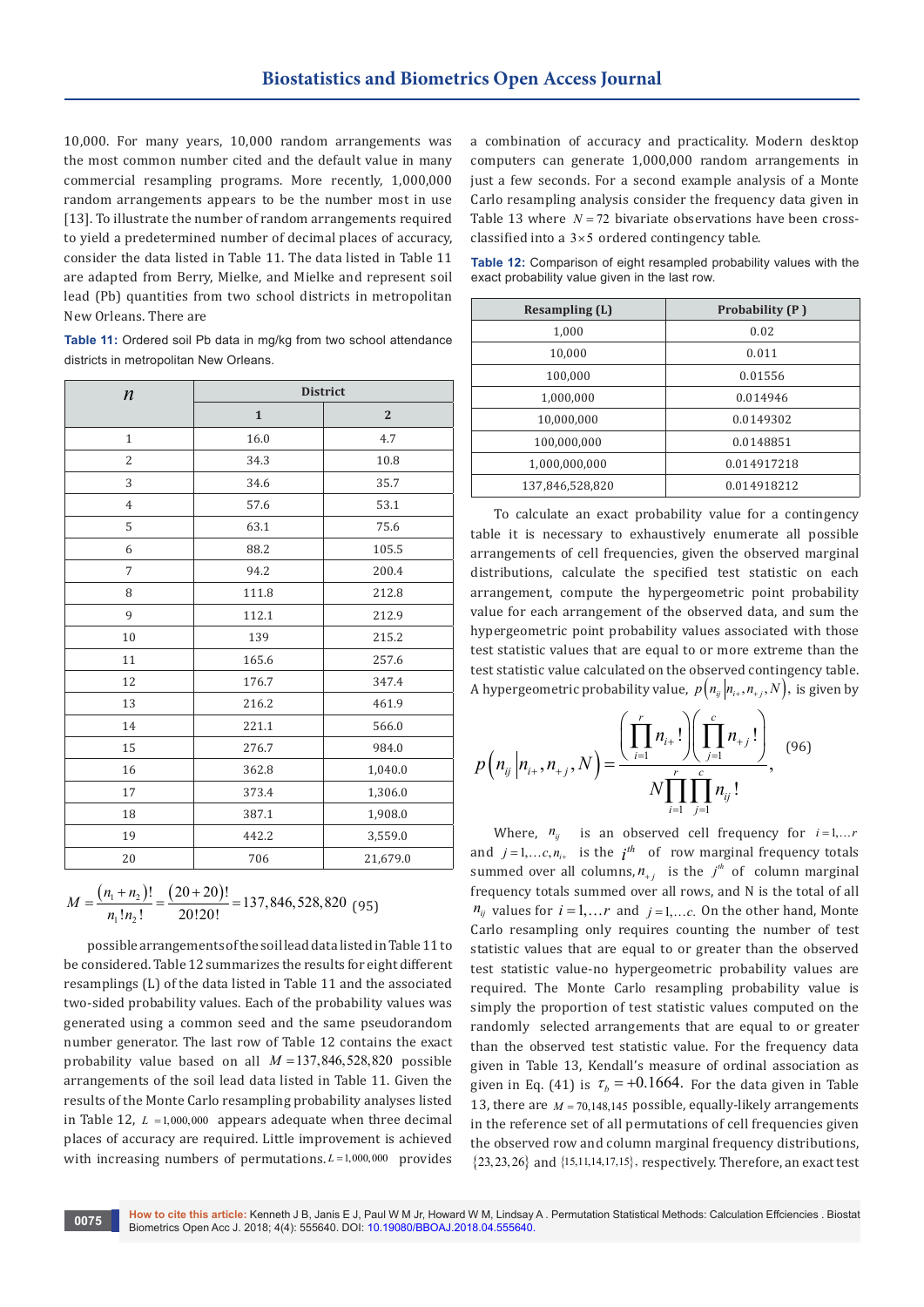may not be practical and a Monte Carlo resampling probability analysis based on L random arrangements of cell frequencies is utilized. The resampling probability value of  $\tau_h$  under the null hypothesis isthe number of  $\tau_b$  values equal to or greater than  $\tau_b = +0.1664$ ; *in this case the Monte Carlo resampling* approximate upper-tail probability value based on  $L = 1,000,000$ is

$$
P(\tau_b \ge \tau_o) = \frac{\text{number of } \tau_b \text{ values } \ge \tau_o}{L} = \frac{48,600}{1,000,000} = 0.0486, (97)
$$

**Table 13:** Example data for  $N = 72$  bivariate observations cross-<br>classified on ordinal variables  $X$  and  $Y$  into a  $3 \times 5$  contingency table.

| $\mathcal{X}$ |    |    |    |    |    |              |
|---------------|----|----|----|----|----|--------------|
|               |    | 2  | 3  | 4  | 5  | <b>Total</b> |
|               | 8  | 4  | 3  | 5  | 3  | 23           |
| 2             | 3  | 2  | 8  | 5  | 5  | 23           |
| 3             | 4  | 5  | 3  | 7  | 7  | 26           |
| Total         | 15 | 11 | 14 | 17 | 15 | 72           |

Where,  $\tau_o$  denotes the observed value of  $\tau_b$  .While an exact permutation analysis is not practical for the frequency data given in Table 1, it is not impossible. The exact probability value of Kendall's  $\tau_b$  under the null hypothesis is the sum of those hypergeometric point probability values associated with values of  $\tau_h = +0.1664$  or greater. Based on the hypergeometric probability distribution, the exact upper-tail probability value conditioned on the reference set of all *M* = 70,148,145 arrangements of cell frequencies is

$$
P(\tau_b \ge \tau_o) = \frac{\text{number of } \tau_b \text{ values } \ge \tau_o}{L} = \frac{3,423,229}{70,148,145} = 0.0488, \frac{(98)}{}
$$

A Monte Carlo resampling analysis not only examines a small fraction of the *M* possible arrangements of the observed data but, as in this example analysis, eliminates the calculation of 70,148,145 hypergeometric point probability values for a substantial increase in calculation efficiency.

#### **Discussion**

Eight improvements to permutation statistical methods are described to improve calculation efficiency. First, high-speed computers can quickly generate a large number of arrangements of the observed data, be these all possible arrangements or a large number of random arrangements. Second, substitution of all possible combinations for permutations yields the same probability values with a great reduction in computing time. Third, mathematical recursion greatly simplifies difficult calculations. Fourth, analysis of only the variable components of a specified test statistic eliminates many non-essential calculations. Fifth, when one variable contains only a small number of different values, substantial savings can be achieved by treating the different values as groups with no loss of precision. Sixth, For certain classes of problems, e.g., block designs, fixing one of the variables relative to the other variables can reduce the

number of arrangements that need to be examined. Seventh, the use of partition theory in goodness-of-fit tests greatly reduces the number of required arrangements of the observed data. Eighth, Monte Carlo resampling methods can provide highlyaccurate approximate probability values for samples of any size with substantial reduction in calculation. The first seven are methods to improve calculation of exact probability values, but may also be used with Monte Carlo resampling values. While any one of the eight improvements may be used independently of the others, when used in combination with one or more of the others, vastly improved computation times can be achieved.

#### **References**

- 1. [Fisher RA \(1925\) Statistical Methods for Research Workers. In: Oliver](http://www.haghish.com/resources/materials/Statistical_Methods_for_Research_Workers.pdf)  [B, Edinburgh, Biological Monographs and Manuals, Pg no. 1-250.](http://www.haghish.com/resources/materials/Statistical_Methods_for_Research_Workers.pdf)
- 2. Geary RC (1927) Some properties of correlation and regression in a limited universe, Metron 7: 83-119.
- 3. Eden T, Yates F (1993) On the validity of Fisher's z test when applied to an actual sample of non-normal data. J Agric Sci 23: 6-17.
- 4. Pitman EJG (1937) Significance tests which may be applied to samples from any populations Suppl J Royal Stat Soc 4: 119-130.
- 5. Pitman EJG (1937) Significance tests which may be applied to samples from any populations: II. The correlation coefficient test. Suppl J Royal Stat Soc 4: 225-232.
- 6. Pitman EJG (1938) Significance tests which may be applied to samples from any populations: III. The analysis of variance test, Biometrika 29: 322-335.
- 7. [Johnston JE, Berry KJ, Mielke PW \(2007\) Permutation tests: Precision](https://www.ncbi.nlm.nih.gov/pubmed/18229545)  [in estimating probability values. Percept Mot Skills 105 \(3\): 915-920.](https://www.ncbi.nlm.nih.gov/pubmed/18229545)
- 8. [KJ Berry, JE Johnston, Mielke PW \(2014\) A Chronicle of Permutation](http://www.springer.com/in/book/9783319027432)  [Statistical Methods, Springer-Verlag, Cham, USA.](http://www.springer.com/in/book/9783319027432)
- 9. [Hilbert M \(2012\) How much information is there in the "information](http://onlinelibrary.wiley.com/doi/10.1111/j.1740-9713.2012.00584.x/abstract)  [society"? Significance 9\(4\): 8-12.](http://onlinelibrary.wiley.com/doi/10.1111/j.1740-9713.2012.00584.x/abstract)
- 10. Fisher RA (1935) The logic of inductive inference. J Royal Stat Soc 98(1): 39-82.
- 11. Lange J (1931) Crime as Destiny: A Study of Criminal Twins, Allen & Unwin, London.
- 12. Quetelet LAJ (1849) Letters Addressed to H.R.H. the Grand Duke of Saxe Coberg and Gotha, on the Theory of Probabilities as Applied to the Moral and Political Sciences, Charles & Edwin Layton, London, 1849.
- 13. [Scheffe H \(1959\) The Analysis of Variance, Wiley, New York, Pp. 477.](https://www.wiley.com/en-us/The+Analysis+of+Variance-p-9780471345053)
- 14. [Kendall MG \(1938\) A new measure of rank correlation Biometrika](https://academic.oup.com/biomet/article-abstract/30/1-2/81/176907?redirectedFrom=fulltext)  [30\(1-2\): 81-93.](https://academic.oup.com/biomet/article-abstract/30/1-2/81/176907?redirectedFrom=fulltext)
- 15. Kendall MG (1948) Rank Correlation Methods, Griffin, London.
- 16. [Kendall MG, Babington S \(1939\) The problem of m rankings. Ann Math](https://projecteuclid.org/euclid.aoms/1177732186)  [Stat 10\(3\): 275-287.](https://projecteuclid.org/euclid.aoms/1177732186)
- 17. [Pearson K \(1900\) On the criterion that a given system of deviations](http://www.tandfonline.com/doi/abs/10.1080/14786440009463897)  [from the probable in the case of acorrelated system of variables is](http://www.tandfonline.com/doi/abs/10.1080/14786440009463897)  [such that it can be reasonably supposed to have arisen from random](http://www.tandfonline.com/doi/abs/10.1080/14786440009463897)  [sampling, Philos Mag 50: 157-175.](http://www.tandfonline.com/doi/abs/10.1080/14786440009463897)
- 18. [Wilks SS \(1935\) The likelihood test of independence in contingency](https://projecteuclid.org/euclid.aoms/1177732564)  [tables. Ann Math Stat 6\(4\): 190-196.](https://projecteuclid.org/euclid.aoms/1177732564)
- 19. [Wilks SS \(1938\) The large-sample distribution of the likelihood ratio](https://projecteuclid.org/euclid.aoms/1177732360)  [for testing composite hypotheses. Ann Math Stat 9\(1\): 60-62.](https://projecteuclid.org/euclid.aoms/1177732360)